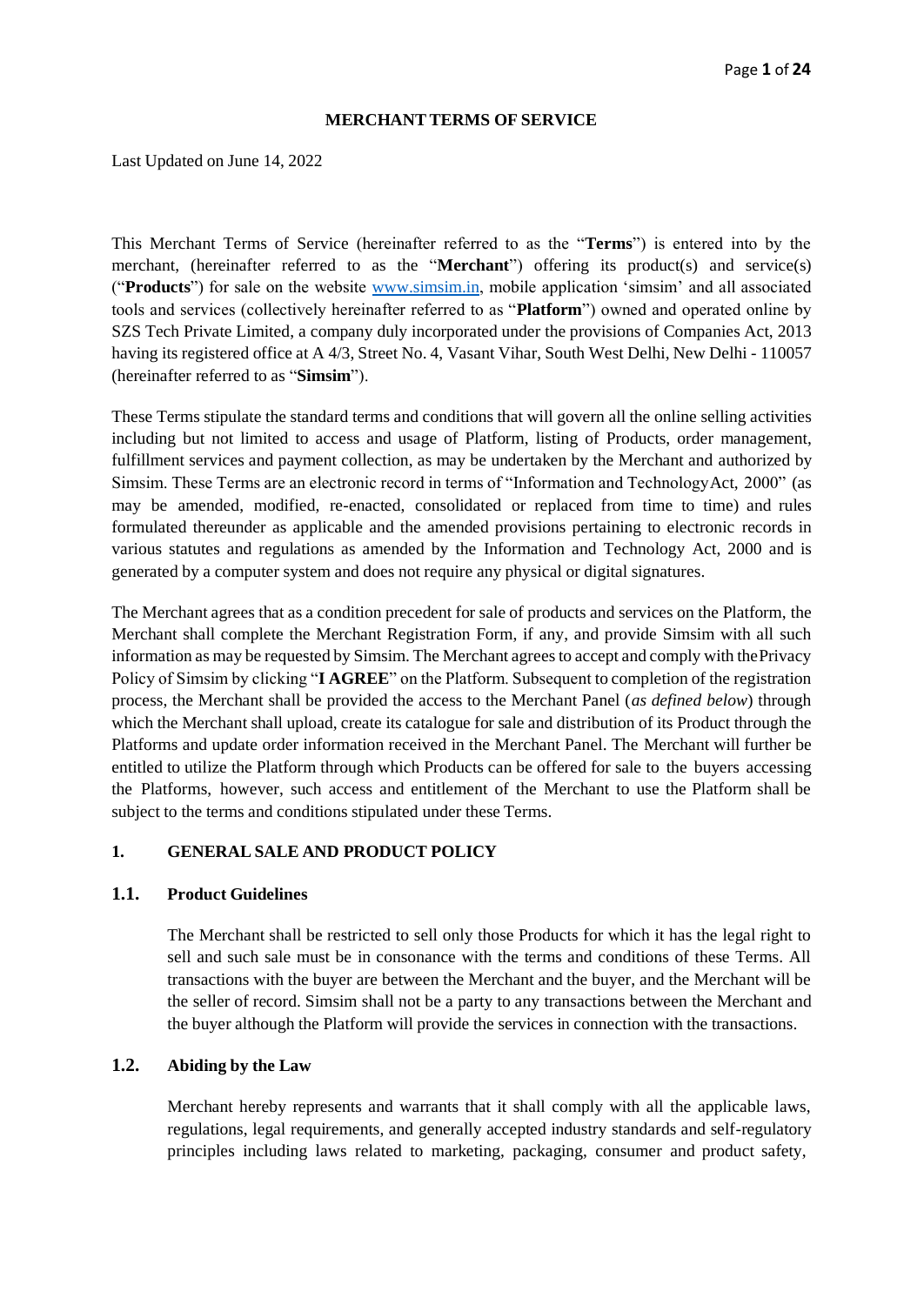product testing, labeling, pricing and packaging and any other applicable law (hereinafter referred to as "**Applicable Laws**"), in connection with these Terms.

## **1.3. Sale in India only**

It is understood that the Merchant will only offer such Products for sale on the Platform that are legally allowed to be sold and shipped throughout India. The Merchant shall not offer to sell or sell Products through the Platform outside the territory of India without prior written approval from Simsim. The Merchant further represents and warrants that its principal place of business is in India and will not conduct any operations relating to these Terms from outside the territory of India.

## **1.4. Product Authenticity**

- 1.4.1. The Merchant shall only sell those Product(s) through the Platform, which are new and authentic. The Merchant shall be obligated to maintain adequate processes and procedures for conducting diligence to assure the buyers that the Product(s) are authentic, authorized for sale, and not stolen, counterfeit, illegal or misbranded. The Merchant shall ensure that only those Products which have a minimum shelf life as mentioned in **Annexure I** of these Terms will be sold through the Platform. Further, any category of the Product not included in **Annexure I** of this Product should have a shelf life of at least 9 (nine) months.
- 1.4.2. The Merchant shall upload the description, images, disclaimer, delivery timelines, price and such other details for the Products as required under Applicable Laws or otherwise to be displayed and offered for sale on the Platform.
- 1.4.3. The Merchant may not list any of the Products on the Platform that are counterfeit, illegal, stolen, or fraudulent, or infringe any third-party intellectual property rights, trademarks, trade name, logo, moral right, trade secret and any other intellectual property right or that it otherwise may not have the right to sell. All such information as shall be provided by the Merchant about the Products shall be deemed to be accurate, current, and complete and not misleading, deceptive, or fraudulent in any way.
- 1.4.4. The Merchant shall not upload any description, image, text, graphic that is unlawful, illegal, objectionable, obscene, vulgar, opposed to public policy, prohibited of the Product. The Merchant shall further ensure to upload the description and image of the Product which is offered for sale through the Platform.
- 1.4.5. The Merchant agrees that upon receipt of request from Simsim, it shall promptly provide Simsim with (i) certificates of authenticity (or similar documentation) for Products, (ii) documentation showing that the Merchant has a legal right to sell the Products through the Platform, and (iii) documentation showing that Merchant is licensed and/or otherwise have a right to use any retailer product content.

# **1.5. Prohibited Listings**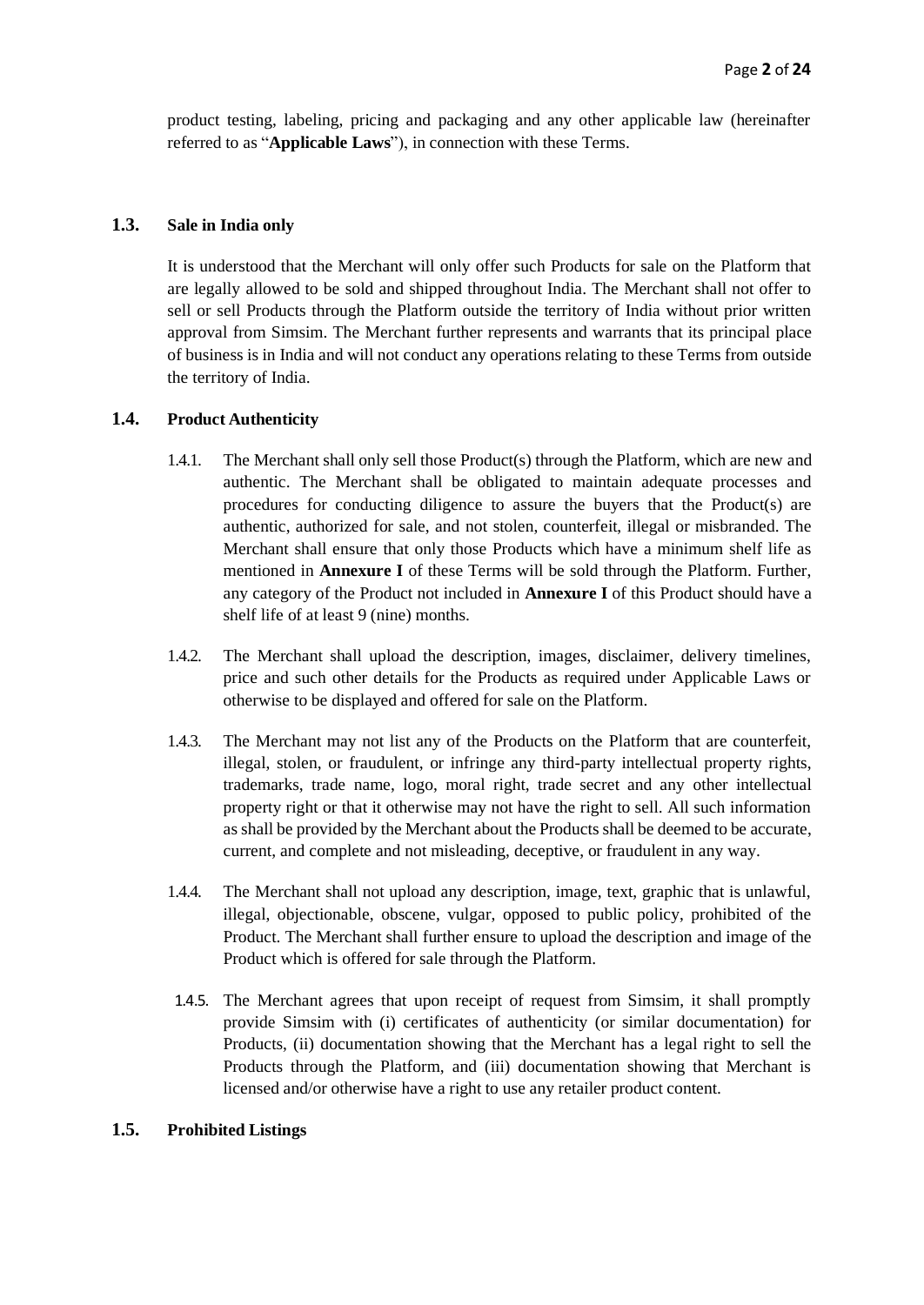- 1.5.1. Simsim, in its sole discretion, may prohibit the Merchant or remove the Product(s) listed on the Platform or direct the Merchant to refrain from listing the Products or providing any specific retailer product content, with notice to the Merchant. Simsim further reserves the right to remove the Product(s) listed on the Platform that violates any of the terms recorded in Section 1.4 above. The Merchant shall not list, market, promote, offer for sale, or sell any Product falling in the category of restricted/ prohibited items. Further, Simsim will intimate the Merchant, from time to time, with respect to the restricted/ prohibited products and its categories. In the event the Merchant sells or lists any restricted/ prohibited item, Simsim shall be entitled to block/restrict the sale of such Products by the Merchant and shall also have the right to immediately suspend or terminate the Merchant's access to the Merchant Panel andthe Platform and/ or terminate these Terms. Further, Simsim is also entitled to levy the penalty which is 5 (five) times the selling price of the Products if it is determined or found that Merchant has sold or attempted to sell fake and counterfeit Products through the Platform.
- 1.5.2. Additionally, Simsim can remove Merchant listings in its sole discretion in response to notices of alleged copyright infringement, trademark misappropriation, or other intellectual property claims or in the event it is mandatory to remove Merchant listings for improving the experience of the buyer. If Simsim requests that Merchant should remove Product(s) or retailer product content from the Platform, the Merchant shall undertake all such commercially reasonable efforts that are necessary to remove the Products or retailer product content within 48 (Forty-Eight) hours of such request so that the Products and related retailer product content no longer appear on the Platform. The Merchant shall not list or include such removed Products or retailer product content on the Platform at any time unless their inclusion is specifically authorized by Simsim in writing.

## **2. PRODUCT INFORMATION AND RELATED CONTENT**

- 2.1. Through the Merchant account on the Platform provided by Simsim (hereinafter referred to as the "**Merchant Panel**"), the Merchant shall upload and list all the requisite content in accordance with provisions of the Legal Metrology Act, 2009 and the Legal Metrology (Packaged Commodities) Rules, 2011, any guideline issued by Department for Promotion of Industry and Internal Trade (DPIIT), Government of India etc. including pricing and available inventory per unique Product. In order to list a Product for sale on the Platform, the Merchant must provide all requested Product content. The list of all necessary data elements required for each Product(s) shall be communicated to the Merchant by Simsim and the same will be made available on the Merchant Panel in due course of time. If the Product falls within a category that is subject to specific product guidelines, the Merchant may be required to provide additional product content for those types of Products. The Merchant acknowledges that any and all information pertaining to the Product uploaded and submitted on the Platformby the Merchant is accurate and complete.
- 2.2. It is clarified that it shall be Merchant's responsibility to ensure that the Products listed on the Platform and the description included for each Product are reflected correctly on the Platform and Simsim shall have no obligation and liability to check the listing of the Products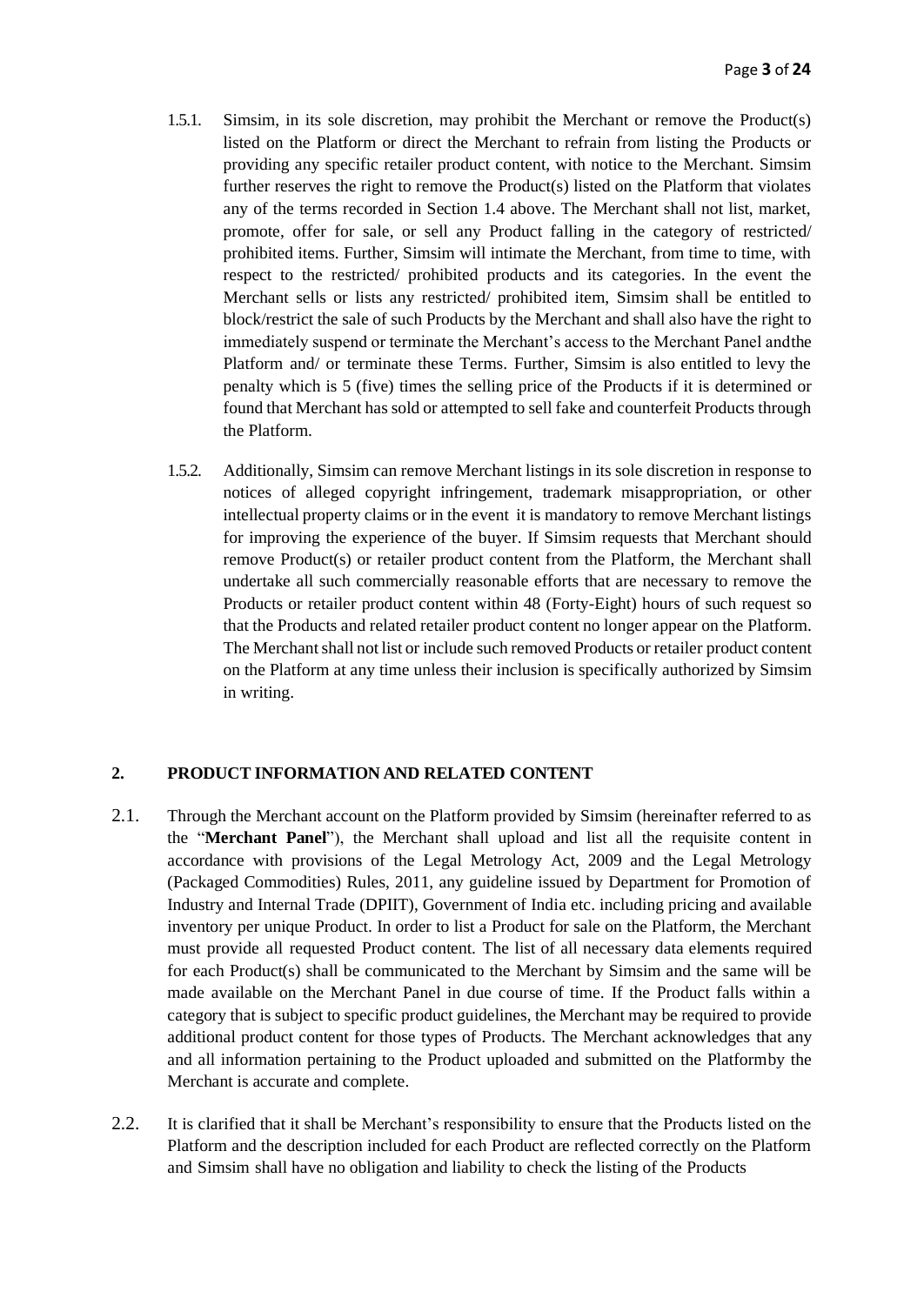including the description of such Products. Further, the Merchant accepts and acknowledges that if in the event any liability arises on Simsim due to discrepancy in the Product information listed by the Merchant on the Platform then Merchant shall be liable to indemnifySimsim in accordance with Section 10 of these Terms.

## **3. PAYMENT**

- 3.1. Simsim is entitled to fees for fulfillment, and may deduct any amounts due in the form of chargebacks, reversals or withheld for anticipated claims, in accordance with the terms and conditions agreed in the commercial agreement executed between the Merchant and Simsim offline and/or via email.
- 3.2. All payments shall be done on the basis of the agreed payment cycle (commission structure as agreed to between the Merchant and Simsim). By default, Simsim will work on T+2 model of payment cycle, where 'T' refers to the date of delivery of the Product, and all payments shall be made twice a week only. All remittances shall be done for the delivered Products only and all charges levied by the Merchant's bank will be borne by the Merchant alone. All payments in relation to the transaction captured herein shall be in INR. Merchant agrees and acknowledges that any payment proposed to be routed through the Platform will be collected by Simsim and Merchant will be paid in accordance with Section 3.1 above, net of commission and charges to be paid to Simsim. However, it is agreed and acknowledged by the Merchant that in the event there is any delay in making the payment by Simsim to the Merchant due to any technical or operational glitch or occurrence of any Force Majeure Eventthen Simsim shall not be held liable for any such delay in the payment.
- 3.3. In the event there is any issue or discrepancy with the payment made by Simsim then Merchant is required to raise the issue with respect to any such discrepancy or issue with the payment within 30 (thirty) days from the date of payment, post which Simsim shall not be obligated to resolve any such issue or discrepancy and it will be deemed to have been accepted by the Merchant.
- 3.4. Simsim maintains the right to deduct or collect and deposit any taxes, levies or any similar amounts that Simsim may be legally obliged to deduct or collect from any amounts payable to the Merchant under this Agreement under the applicable laws, and payment to the Merchant as reduced by such deductions or collections will constitute full payment and settlement to the Merchant of Simsim's obligations. The Merchant agrees to provide necessary documentation including Merchant's valid and correct Permanent Account Number, Goods and Services Tax Identification Number ("GSTIN") with correct legal name or suitable declarations, as may be required, for Simsim to satisfy any information reporting or withholding or collection obligations with respect to any payments under this Agreement. If the Merchant's information provided is invalid or inoperative under the applicable laws, Simsim shall maintain the right to deduct or collect or withhold taxes at a higher rate, as is prescribed under the applicable laws. The Merchant agrees to indemnify Simsim for any taxes, interest, penalty, fines, or such other payments required to be paid by Simsim on account of incorrect details provided by the Merchant and Simsim maintains the right to deduct from payments to be made to the Merchant for any such indemnified amounts. The Merchant confirm that the Merchant would duly pay any applicable taxes, levies or similar amounts on the Merchant's income, as applicable under this Agreement on all amounts on which taxes, levies or similar amounts are not or inadequately withheld or collected and report and file a return of income under the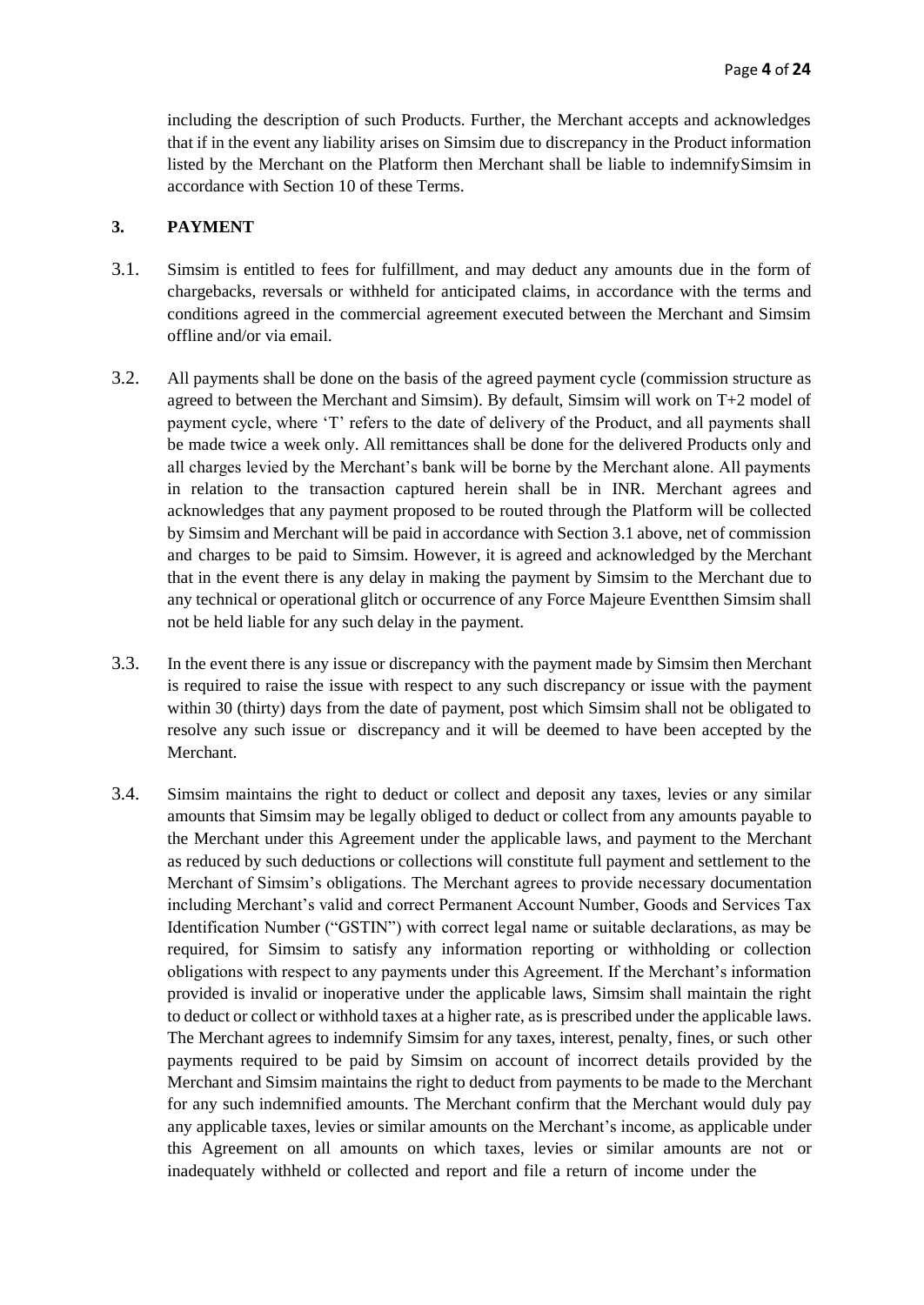applicable laws and provide the necessary certifications in this respect. Simsim will issue the appropriate withholding tax certificates to the Merchant in accordance with the applicable laws within the statutory timelines.

3.5. If the Merchant is required to deposit withholding taxes, Merchant will issue an appropriate tax withholding certificate in the form and manner as prescribed under applicable, for such withholding tax amount to Simsim. You may submit a reimbursement claim with a valid tax withholding certificate under the applicable laws as per the statutory timelines. Simsim shall reimburse the claim post verification and reconciliation with service fee as per books of accounts. Simsim will have the right to reject the claim if the claimed amount does not match with service fee invoices. Simsim shall maintain the right to recover any excessive claims paid to you.

# **4. ORDER PROCESSING, FULFILLMENT AND DELIVERY**

## **4.1. Order Processing**

It is understood by the Merchant that Simsim will only act as the bridge between the Merchant and the buyer and that all transactions with the buyers are between the Merchant and the buyer, and Merchant shall be the Merchant on records. Buyers will place order (hereinafter referred to as the "**Order**") using the checkout system available on the Platform. Simsim will electronically transmit the Order information to the Merchant which is necessary to fulfill such Order ("**Transaction Information**"). Upon successful receipt of the Transaction Information, Simsim will send a message to each buyer confirming receipt of the Order.

Merchant, being seller and Merchant on record, will be responsible for the levy, collection and payment of all applicable Taxes together with the filing of all relevant returns, under any tax laws in India, including Goods and Services Tax ("**GST**") and issuing valid invoices / credit notes/ debit notes(including complying with GST law provisions or any other applicable laws), as may be required in connection with the transaction with the buyers. Simsim is not responsible for tax compliance, payment, filing etc. for the transaction of the Merchant with the buyers.

# **4.2. Order Fulfillment**

Subsequent to receipt of the Transaction Information, the Merchant shall pack the Products in accordance with the requirements mentioned under Section 5 of these Terms and any other requirements as considered necessary and shall handover the packed Products to the logistics partner assigned by Simsim. It is agreed and acknowledged by the Merchant that Simsim shall ship the Products and the customer care team of Simsim shall handle any and all queries of the buyer. In the event any query of buyer relates to the Product or any other information to which customer care team of Simsim is unable to handle alone and requires information from the Merchant then in that event, customer care team of Simsim shall forward such query to the Merchant and Merchant shall be required to provide prompt response on such query so that the issue or query of the buyer can be resolved by Simsim at the earliest. It is further clarified that Simsim shall process and fulfill the Order as per its internal policies of the Platform. Simsim has the right to change or amend these policies as required and the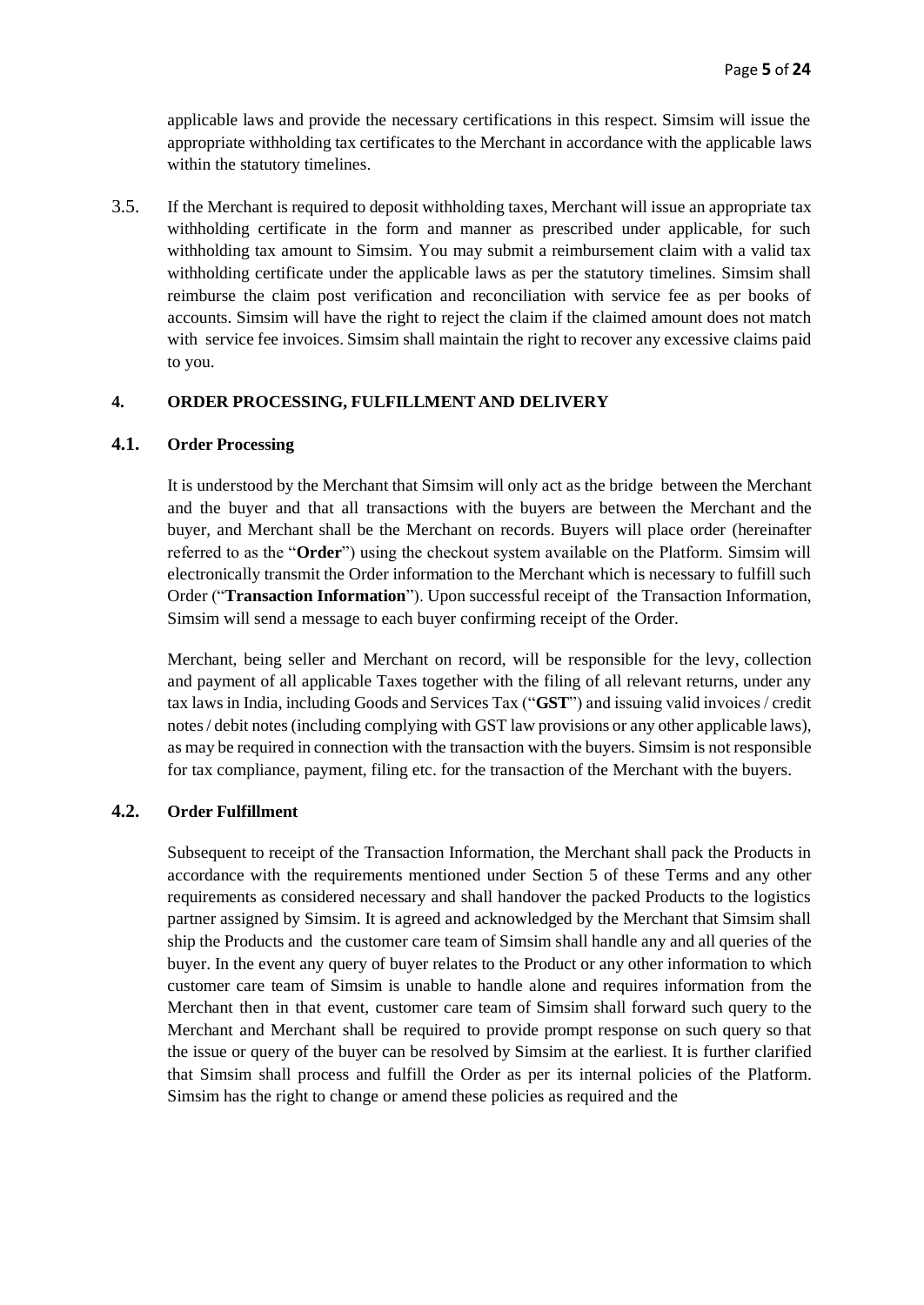Merchant shall be notified about such amended policies separately on their registered e-mail address provided to Simsim.

If the Merchant fails to fulfill the entire quantity of a purchase order ("**PO**") line in an Order, then the Merchant will cancel that PO line, fulfill all other lines in the Order and promptly notify Simsim of such cancellation. If the Order consists of one PO line that the Merchant cannot fulfill the entire quantity for, then the Merchant will cancel the entire Order and promptly notify Simsim about the same. If the Merchant initiates the cancellation of anyOrder or PO line in any Order, the Merchant shall promptly update the same in the Merchant Panel and subsequently, Simsim shall intimate the buyer with email notification of such cancellation in accordance with the Applicable Laws. However, pursuant to such cancellation,Simsim shall be entitled to levy penalty on the Merchant in accordance with **Annexure II** of these Terms.

# **4.3. Shipping Options**

Merchant shall be responsible for properly laying out the selling price for all Products through the Simsim tools, to the buyer. The Products will be shipped through Simsim logistic services and the Merchant shall provide Simsim with the shipping, handling and any other charges for each Product(s), separate from the purchase price depending on the shipping model elected. It is expressly agreed by the Merchant that shipping shall not be enabled/exercised for any Product in any region where the sale of such Product violates any of the Applicable Law. It is clarified that any shipping fee or other related fee levied by Simsim in relation to logistic services for shipping of its Products, shall solely be accounted as Simsim's revenue and the Merchant shall have no claim over the same.

#### **4.4. Shipping Process**

The Merchant shall avail the Simsim services to undertake the shipping/logistic process for the Product(s) purchased by the buyer. In the event of contrary, Merchant shall be responsible for shipping all Products purchased by the buyer within the time frame advertised or the processing time specified for such Products on the Platform or, if no time frame is advertised or specified, within 3 (three) business days ("**On-Time Ship Standard**") from the date of receipt of the Order. The Merchant shall be responsible for all shipping charges and for any costs or charges related to shipping-related problems, including without limitation, damaged or lost Products, late shipments or non-delivery.

## **4.5. Shipping Status Reports**

During the subsistence of these Terms, Simsim will provide the Merchant with reports on the status of Orders placed pursuant to acceptance of these Terms. The reports will be issued according to the schedule identified by Simsim to the Merchant from time to time. The Merchant shall review each received report and provide Simsim with written notice of discrepancies ("**Discrepancy Notice**"), if any, between the report and fulfillment of any Order, within a commercially reasonable time period after the date of receipt of the report, butin no circumstances shall the time period to provide Discrepancy Notice exceed more than 14 (Fourteen) business days, from the date of receipt of the report.

## **5. COMPLIANCE WITH LABELLING AND PACKAGING REGULATIONS**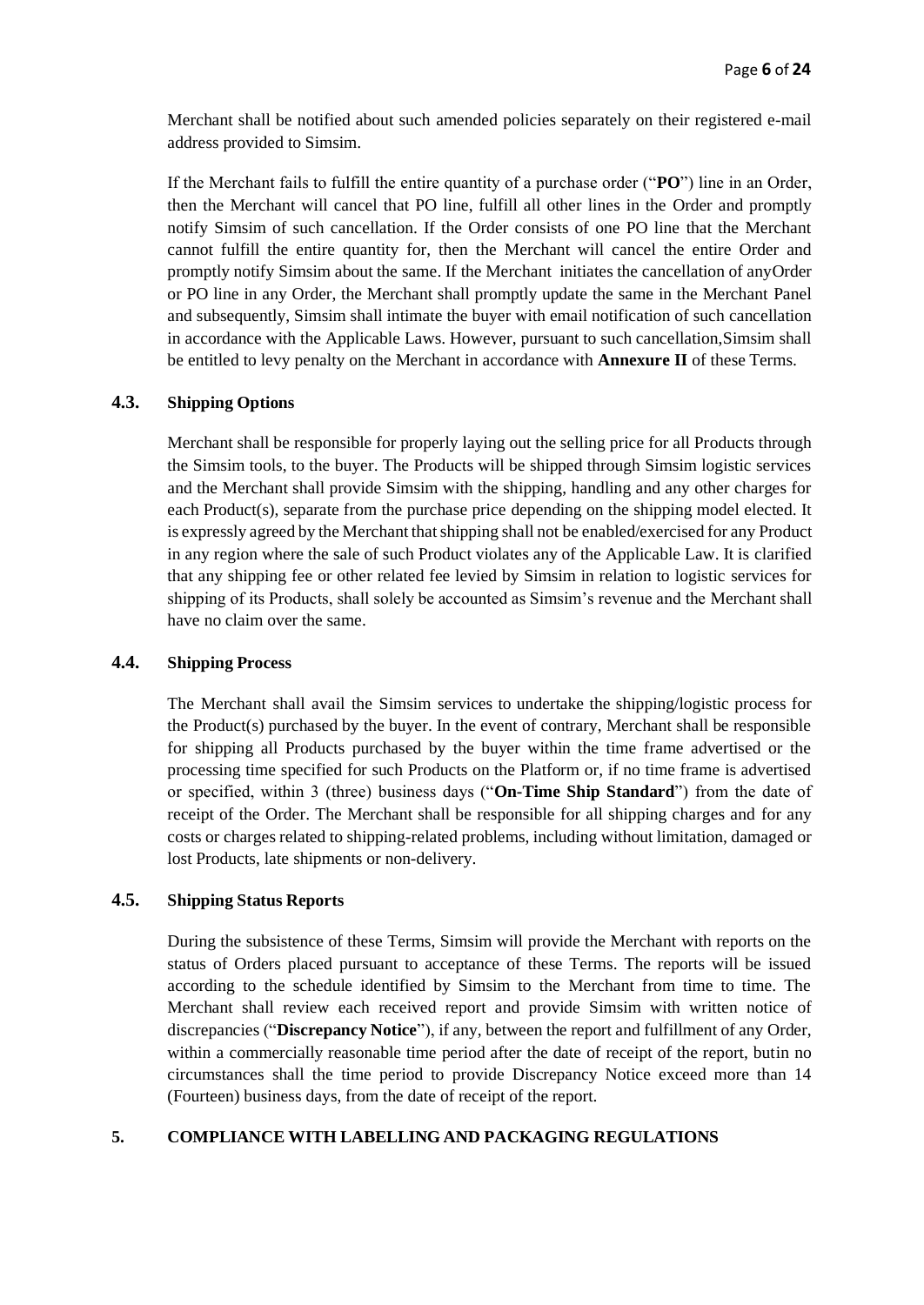- 5.1. Unless otherwise agreed, the Merchant agrees to undertake the packaging of the Products at its facility and shall not package the Products at any other location without the prior written consent of Simsim. The Merchant further agrees to package and label the Products for delivery in accordance with the applicable standard operating procedures and in accordance with required shipping conditions. It is however clarified that Merchant will be required to pack the Products in accordance with the branded packaging as provided and instructed in detail by Simsim. Further, Merchant shall purchase branded packaging exclusively from authorized supplier of Simsim. If in the event any logistic partner of Simsim refused to acceptor pick-up the shipment of the Product(s) due to non-compliance with the branded packaging requirement of Simsim and there is significant delay in the shipping then Simsim shall be entitled to levy penalty on Merchant in accordance with **Annexure II** of the Agreement and on occurrence of such circumstances or events, MPF Claim will also not be applicable.
- 5.2. All Products shall be prepared (cleaned, preserved, labelled etc.) and packed for shipment, by the Merchant, in strict compliance with the applicable and relevant laws and/or statutes including but not limited to the provisions of the Legal Metrology Act, 2009 and the Legal Metrology (Packaged Commodities) Rules, 2011 etc. The Merchant shall be solely responsible for all the necessary permits, licenses and registrations that are necessary for labelling and/or packaging of the Products.
- 5.3. The Merchant shall ensure that the packaging of the Products is safe, proper and adequate to withstand the normal transportation and environmental hazards for packaging and shipping. In no event shall Simsim be liable for any damage/ shortages/ wrinkle caused to the Order/ shipment due to insufficient and/or inadequate packaging thereof by the Merchant. Further the Merchant acknowledges and agrees that Simsim shall not be liable for any damage to the Order/ shipment in case where only external packaging is damaged but the content(s) of the shipment is in good condition.
- 5.4. Each Order, at the time of packaging, must be labelled so that the correct item is collected/retained by Simsim and shipped to end customer. It is clarified that Orders/shipments that are received without proper labelling may be returned to the Merchant.

## **6. CANCELLATIONS, RETURNS, REFUNDS, AND RECALLS**

## **6.1. Cancellations and Returns**

In the event buyer returns any Product purchased by them then Simsim is entitled to process the return request placed by the buyer in accordance with its internal return policy. Further, Simsim is entitled to impose/ levy reverse logistics charges in accordance with the details mentioned in **Annexure III** of the Terms on the Merchant in cases where Product is being picked up and delivered to the Merchant on the basis of the return request placed by the buyer or expired or near to expiry, damaged, defective, wrong version/ edition of the purchased Products, have been shipped to the buyer or the shipped Product is missing parts/ components.

## **6.2. Refunds**

6.2.1. Simsim shall be responsible for all cash and non-cash refunds. Simsim determines whether a buyer is due for a refund via credit card, debit card or other form of original payment and accordingly Simsim shall provide the refund to the buyer via the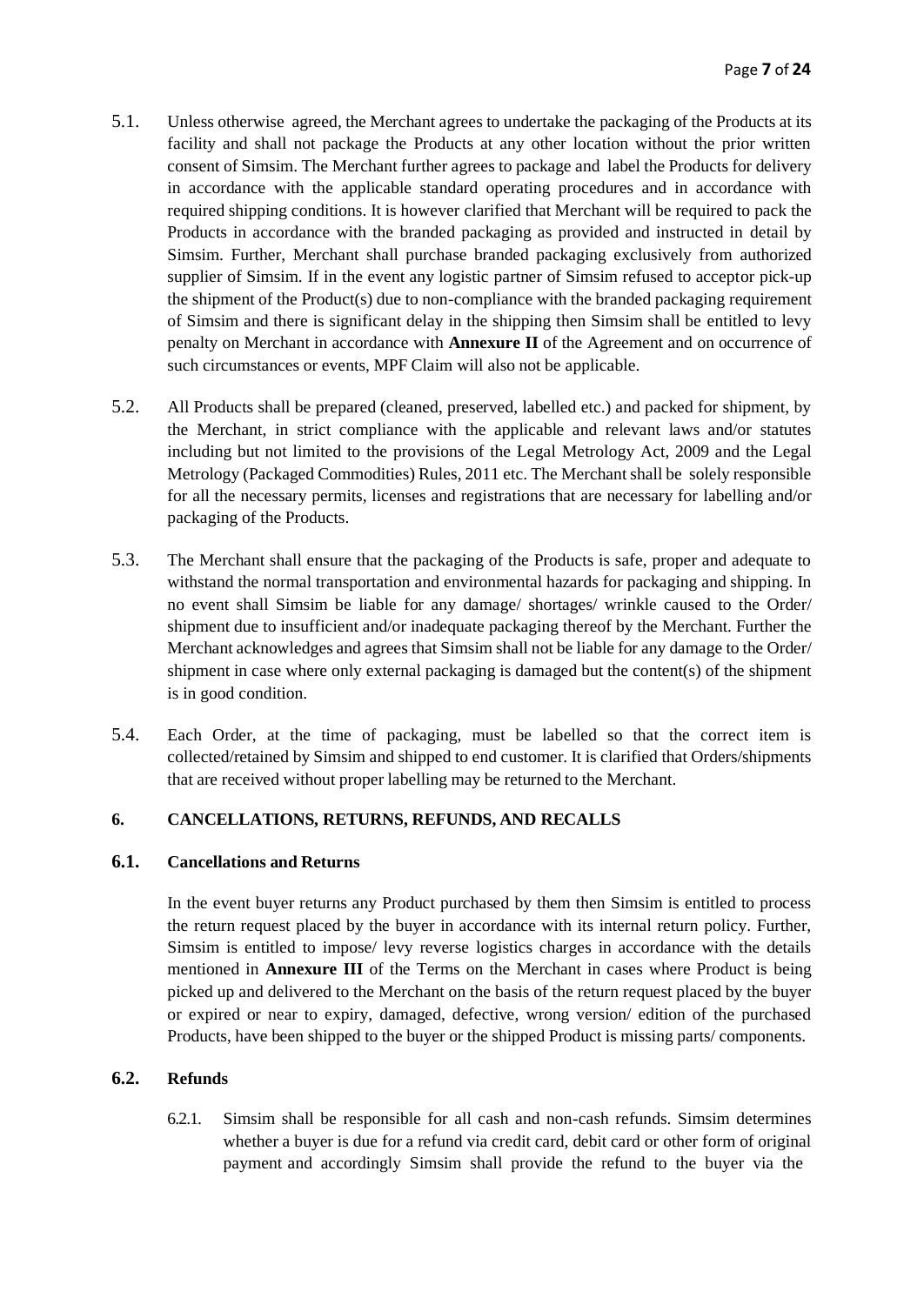original payment method opted by the buyer (e.g., credit or debit card), if possible; provided that Simsim will have no liability for refunds in excess of the purchaseprice.

- 6.2.2. However, where the Product has not been delivered/ has been returned due to any reason then Simsim shall on behalf of the Merchant refund to the buyer, the price paid by the buyer to purchase the Product and shall cause the Product to be returned to the Merchant. Upon receipt of confirmation with respect to the return of the Product back to the Merchant in its original shipped condition, Simsim shall recover any proceeds paid to Merchant for that Product(s). Furthermore, if the Merchant cancels the Order, cancellation penalty shall be levied additionally by Simsim.
- 6.2.3. It is further agreed by the Merchant that Simsim can charge fees as mentioned under Section. 3.1 above, as agreed between the Merchant and Simsim in the commercial agreement executed offline and/or via email, from the Merchant in case of return of the Product(s). Further, Simsim shall be entitled to charge taxes as applicable on reverse shipping fee amount or any other charges or fee of Simsim which will be deducted by Simsim from the payout payable to the Merchant by Simsim. The Merchant will provide Simsim with correct information, including applicable tax identification information (Permanent Account Number and GSTIN) that Simsim may require to ensure its compliance with applicable tax regulations in India.

## **6.3. Recalls and Defects**

- 6.3.1. The Merchant shall be solely responsible for any non-conformity or defect in, or any public or private recall of its listed Products. Simsim shall have no responsibility or liability for any recall of Product sold through the Platform. If the Product is subject to a recall, the Merchant shall be responsible for all matters, costs and expenses associated with such recall, including without limitation, notices, refunds, contact and reporting of the recall to any governmental agency having jurisdiction over the affected Products, and compliance with all Applicable Laws with respect to such recall.
- 6.3.2. The Merchant shall promptly remove any recalled Product from the Platform by unpublishing or retiring the Product through the Merchant Panel. Merchant shall promptly notify Simsim about the same and Simsim shall further notify it to the buyers of all Products recalled within 24 (twenty-four) hours of becoming aware of the recall. The Merchant shall promptly provide Simsim with all information reasonably requested in connection with the recall of any Product which is further required to be shared with the buyers.

#### **6.4. Merchant Protection Fund Claim**

6.4.1. The Merchant Protection Fund Claim ("**MPF Claim**") is a protection fund created to minimize the loss of Merchants in case of damaged/incorrect returns. To minimize the loss of Merchants in case of damaged/incorrect returns, Simsim compensates its Merchants when the returned item received from buyers is in an unacceptable state or is entirely different from what was originally shipped. The Merchant can raise MPF Claim by filling in the necessary details and uploading the required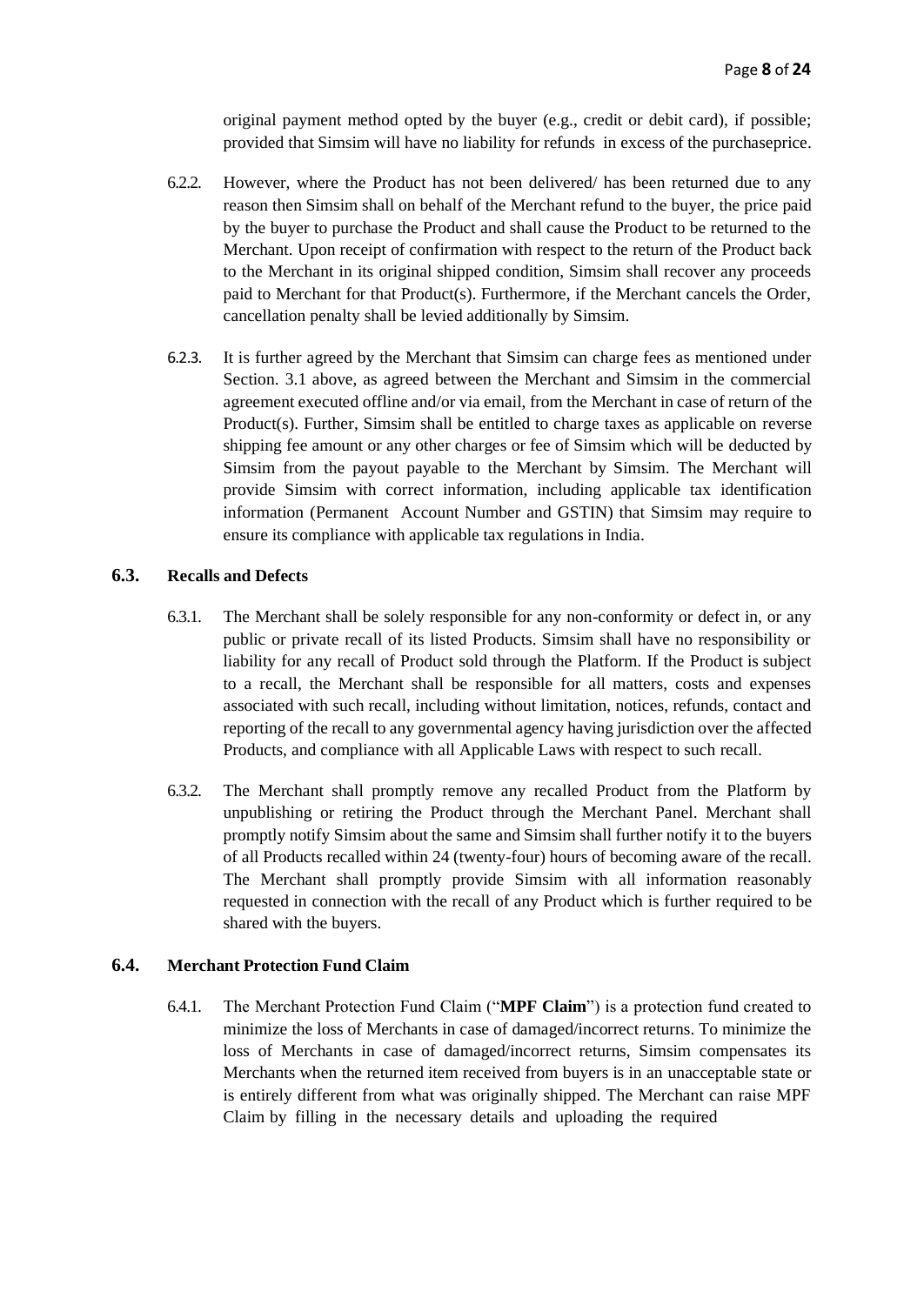documents/images on this [link](https://docs.google.com/forms/d/e/1FAIpQLSekd3cNeAmcoQeKWaVPPzb_A1gEQ-Xtgl7DjuOKCphmjJcRTA/viewform) and accordingly Simsim can investigate the matter and settle the claim as per its policy, a draft of the same will be shared to the Merchant at the time of registration by the Merchant. It is however clarified that in no circumstances the MPF Claim shall exceed 90% (ninety percent) of the amount that was payable to the Merchant in case of successful delivery of the Products.

- 6.4.2. The MPF Claim can be raised by the Merchant in the following events; (a) the shipment was damaged; (b) the Product was misplaced due to the fault of Simsim; or (c) the Merchant received an empty package.
- 6.4.3. However, there are certain situations where an MPF Claim cannot be raised, which includes, (a) Product not shipped according to the description; (b) Product missing certain parts; (c) Fake/used/expired Product; (d) MPF Claim raised after 7 days of receipt of the the returned Product; or (e) Failure to pack the Product as per Simsim policies and general parking norms.
- 6.4.4. In order to determine the eligibility of Merchant for MPF Claim, it is clarified that the Merchant should raise the claim within 7 (seven) days from the date when Merchant has received the return shipments at its warehouse, in case Product is returned by the buyer. Where the Product is being returned due to non-delivery of the Product then the Merchant is required to raise the claim under MPF claim within 48 (forty-eight) hours from the date on which buyer has received the return shipments at its warehouse. On receipt of the claim raised by the Merchant, Simsim will investigate the matter by conducting a proper due diligence. When the case is approved, the refund is credited directly to Merchant's bank account in the next pay-out cycle. However, if the claim is not approved, it is communicated along with reasons to the Merchant within 60 (sixty) days of the claim being made by the Merchant.

# **7. PRIVACY POLICYAND COMMUNITY GUIDELINES**

- 7.1. The Merchant agrees that at all times during the subsistence of these Terms, it shall maintain appropriate records relating to the transactions covered under these Terms and shall allow Simsim to examine, inspect, audit, and review all such records and any source document pertaining to the transaction covered under these Terms upon receipt of a prior written notice at least 5 (five) business days from Simsim.
- 7.2. The Merchant further agrees that it shall allow Simsim to store all the data pertaining to Products' catalogue, orders placed by the buyers from the Products listed by Merchant on the Platform and records of the financial transaction data done through the Platform. In the event of termination of these Terms in accordance with Section 9 of the Terms, Simsim shall only delete the data pertaining to the bank account number, GSTIN etc. of the Merchant upon request of the same from the Merchant.
	- 7.3. The Merchant will not host, display, upload, modify, publish, transmit, store, update or share any content/information on the Platform ("**Community Guidelines**") that,

(i) belongs to another person and to which the Merchant does not have any right;

(ii) is defamatory, obscene, pornographic, paedophilic, invasive of another's privacy, including bodily privacy, insulting or harassing on the basis of gender, libellous, racially or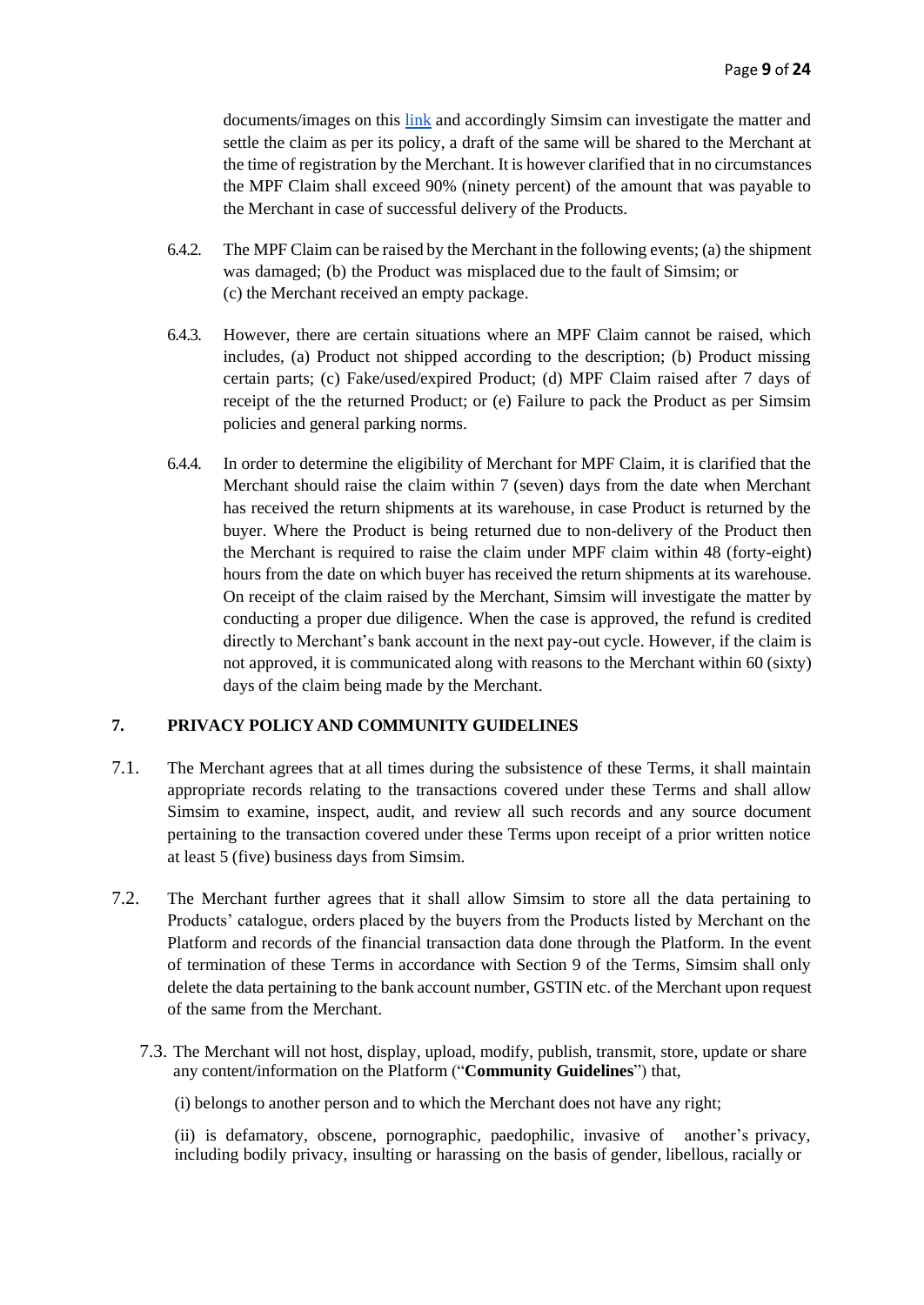ethnically objectionable, relating or encouraging money laundering or gambling, or otherwise inconsistent with or contrary to the laws in force;

(iii) is harmful to child;

(iv) infringes any patent, trademark, copyright or other proprietary rights;

(v) violates any law for the time being in force;

(vi) deceives or misleads the addressee about the origin of the message or knowingly and intentionally communicates any information which is patently false or misleading in nature but may reasonably be perceived as a fact;

(vii) impersonates another person;

(viii) threatens the unity, integrity, defence, security or sovereignty of India, friendly relations with foreign States, or public order, or causes incitement to the commission of any cognisable offence or prevents investigation of any offence or is insulting other nation;

(ix) contains software virus or any other computer code, file or program designed to interrupt, destroy or limit the functionality of any computer resource; or

(x) is patently false and untrue, and is written or published in any form, with the intent to mislead or harass a person, entity or agency for financial gain or to cause any injury to any person.

7.4. It is clarified that Simsim does not take the responsibility to verify, modify or edit the Product description, information and any content uploaded on the Platform pertaining to the Product and Simsim shall reserve the right to directly take down such description, information or content which is not in accordance with the Community Guidelines as specified herein. It is further agreed and acknowledged by the Merchant that reviews given and videos created by the Community Opinion Leader on any Product of the Merchant are the independent views of the Community Opinion Leader and Simsim shall not, in any case, be held liable or responsible for any such reviews given by the Community Opinion Leader.

## **8. REPRESENTATIONS AND WARRANTIES**

- 8.1. The Merchant represents and warrants to Simsim as follows that as of the date of acceptance of these Terms and throughout Merchant's contractual relationship through these Terms:
	- 8.1.1. it has the full power and authority to enter into, execute and deliver these Terms and to perform the transactions contemplated herein and, if Merchant is a business, it is validly existing and in good standing under the Laws of the territory in which the business is registered and is a resident of India for income tax purposes every financial year;
	- 8.1.2. the execution and delivery by it of these Terms and the performance by it of the obligations contained herein has been duly authorized by all necessary corporate or other action;
	- 8.1.3. these Terms constitute legal, valid and binding obligations, enforceable against it in accordance with its terms;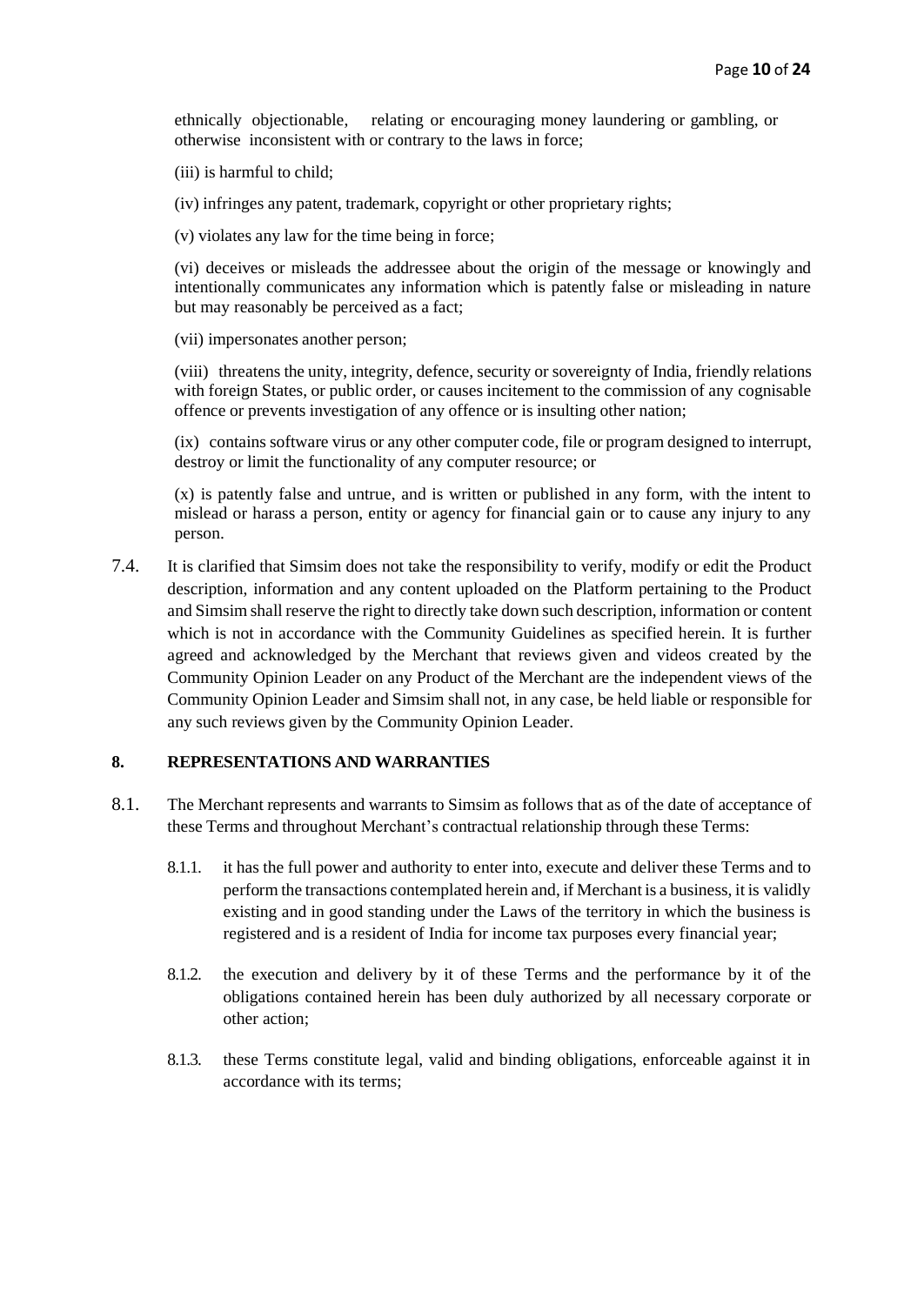- 8.1.4. the execution and performance of these Terms by the Merchant does not and will not violate any provision of any existing agreement, law, rule, regulation, any order or judicial pronouncement; and
- 8.1.5. no liquidation, dissolution, winding up, commencement of bankruptcy, insolvency, liquidation or similar proceedings, whether voluntary or involuntary, with respect to it; is pending or has been pending, or to the knowledge of the Merchant, is threatened.
- 8.2. Simsim represents and warrants to the Merchant that:
	- 8.2.1. it has the full power and authority to enter into, execute and deliver these Terms and to perform the transactions contemplated herein and is duly incorporated or organized and validly existing under the laws of the jurisdiction of its organization;
	- 8.2.2. the execution and delivery by it of these Terms and the performance by it of the obligations contained herein has been duly authorized by all necessary corporate or other action; and
	- 8.2.3. these Terms constitute legal, valid and binding obligations, enforceable against it in accordance with its terms.
- 8.3. The Merchant undertakes to comply, and further represents and warrants that it has complied, with all Applicable Laws related to such Party's performance under these Terms, including all applicable domestic anti-corruption laws and regulations.
- 8.4. Merchant represents and warrants that it possesses all governmental approvals, consents and permissions required under Applicable Laws for the performance of its obligations under these Terms and is in compliance with all conditions in each such governmental approval.
- 8.5. The Merchant represents and warrants that all information in relation to the Merchant's Products, uploaded and submitted on the Platform by the Merchant are accurate and complete.
- 8.6. The Merchant represents and warrants that all Products uploaded and submitted on the Platform by the Merchant are genuine and not counterfeit and do not infringe any third party intellectual property rights, including trademarks, trade name, logo, moral right, trade secretor any other intellectual property right or that it otherwise may not have the right to sell.
- 8.7. The Merchant furthermore expressly undertakes that, at all times during the subsistence of these Terms, it will:
	- 8.7.1. abide by the Simsim policies and guidelines, as may be applicable to the Merchant;
	- 8.7.2. not describe itself as an agent or representative of Simsim or make any representations to any buyer or any third party or give any warranties which are of such a nature that Simsim may be required to undertake, or be liable for, whether directly or indirectly;
	- 8.7.3. not, at any time, use any intellectual property of Simsim in any manner without the prior written consent of Simsim;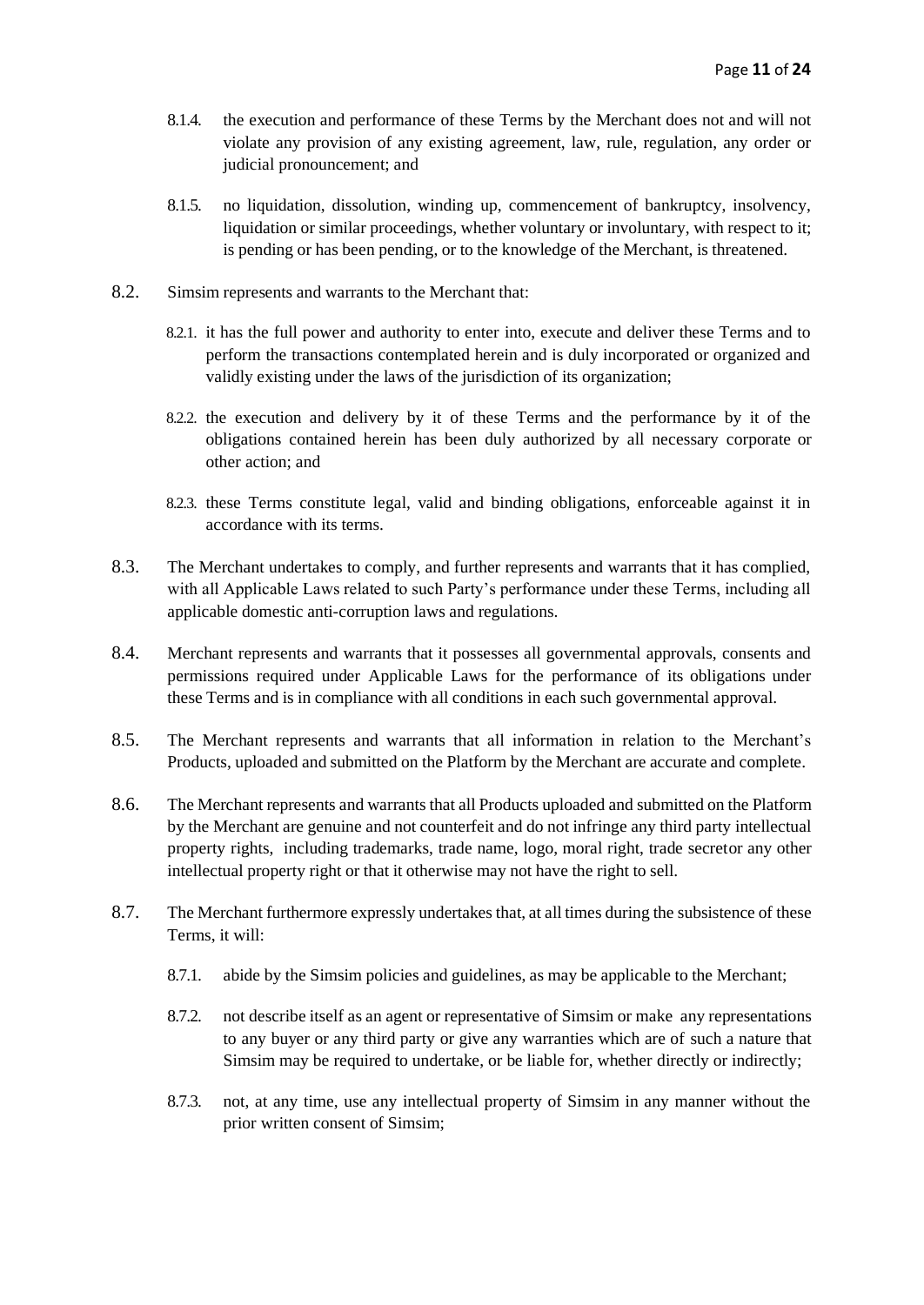- 8.7.4. ensure that Simsim is not in any manner represented as a Merchant of the Products or as an agent of the Merchant in connection with the sale of the Products through the Platform; and
- 8.7.5. comply with all applicable tax laws and discharge all its tax obligations in connection with the sale of the Products through the Platform and ensure that no tax liability devolves onto Simsim.
- 8.8. The Merchant further acknowledges as follows:
	- 8.8.1. The permission granted by Simsim to use the Platform as an online marketplace is on a non-exclusive basis and subject to continued compliance with the Simsim policies, guidelines and terms and conditions stipulated herein;
	- 8.8.2. Simsim may, at its discretion advertise/ promote the Product on its Platform and/ or on third party platforms, either directly or through the influencers/ service recipient/content creators;
	- 8.8.3. Simsim shall have the right to remove the listing of any Product being offered for sale that is in violation of these Terms; and
	- 8.8.4. All data derived as a result of these Terms, will be owned by Simsim and the Merchant shall not have the right to utilize such data for the duration of the term of these Terms without obtaining prior written permission from Simsim.

## **9. TERMINATION AND SURVIVAL**

- 9.1. It is acknowledged that a Merchant may terminate these Terms for convenience upon writing an advance notice of 30 (thirty) days to Simsim.
- 9.2. Notwithstanding anything contained under these Terms, Simsim may terminate its contractual relationship with a Merchant, through these Terms with immediate effect, without notice about the same, in the event.
	- 9.2.1. The Merchant is in breach of any of its obligations, gross violation of terms, found to be involved into any malpractice, found in breach of representations or warranties, or any other material terms as contained in these Terms and/or any of the Simsim policies, guidelines and terms and conditions stipulated herein;
	- 9.2.2. Any petition for relief under bankruptcy or insolvency is filed by or against Merchant or Merchant makes an assignment for the benefit of the creditors, or a receiver or an administrative receiver or administrator is appointed Simsim also has the right to suspend Merchant's access to the Merchant Panel (instead of terminating the Terms) forany period of time (during which time period Merchant shall not be permitted to sell Merchant's Product(s) on the Platform) on the occurrence of any of the termination triggers specified or without any reason.
- 9.3. On termination of these Terms, Simsim will, with immediate effect, block Merchant's access to the Platform and Merchant Panels and consequently the Merchant shall not be able to offer any Products to the buyers and further shall not have the right to re-register itself as a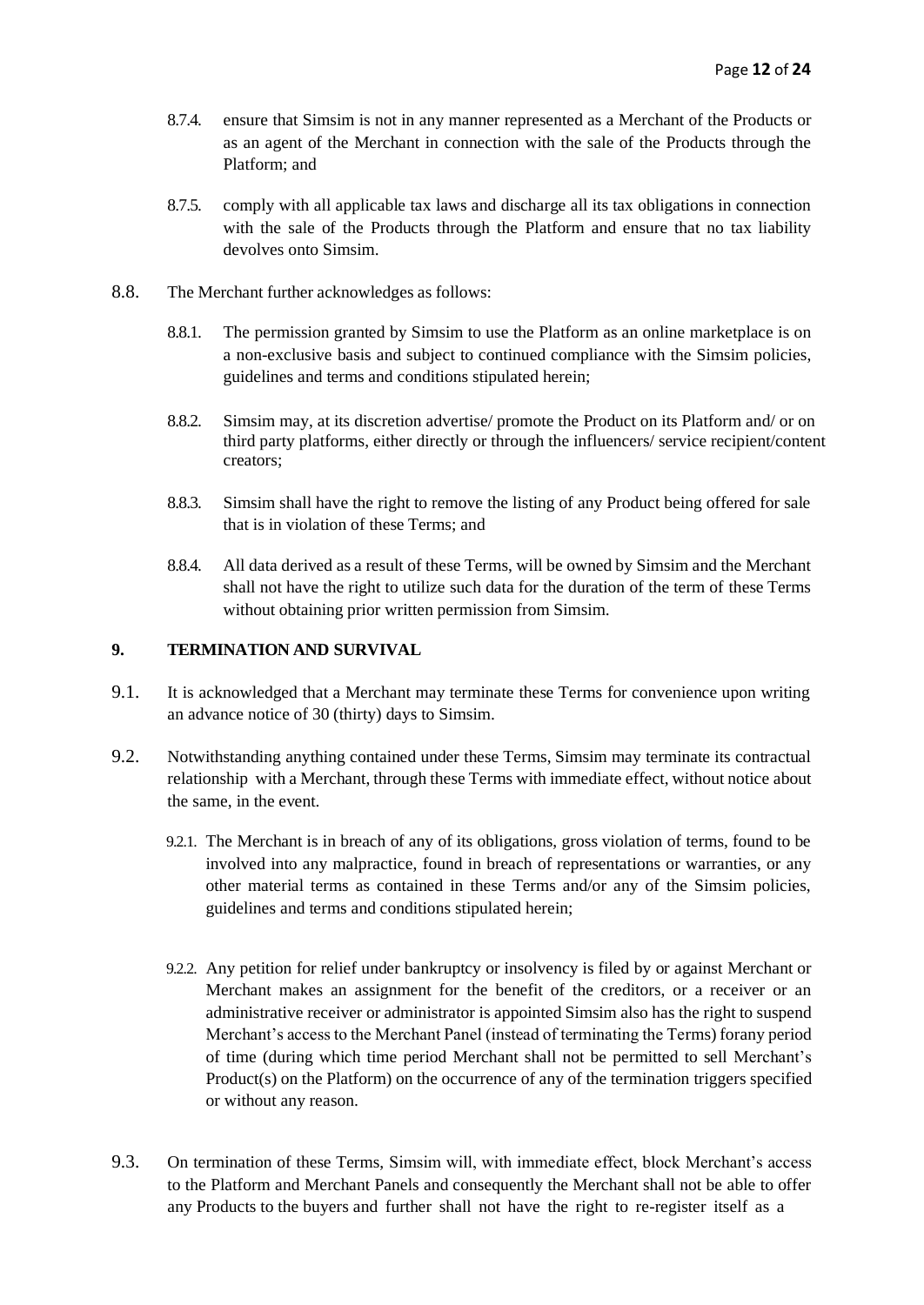Merchant on the Platform at any time after such termination, unless Simsim, in its discretion, permits such re-registration. Further, Merchant shall return to Simsim all the Confidential Information (*as defined herein below*) of Simsim and all other properties and materials belonging to Simsim. Where the Confidential Information cannot be returned in material form, Merchant shall destroy all of the Simsim's Confidential Information and shall provide Simsim with a certificate of destruction with respect to the same.

- 9.4. On the termination of these Terms, the Merchant will only be entitled to the proceeds which have become due to the Merchant on account of any purchase of the Products, made through the Platform, prior to the date of termination of these Terms. Simsim shall be entitled to adjust any monies due from the Merchant to Simsim till the date of termination, from the proceeds payable to the Merchant on termination. It is further clarified that Merchant shall be responsible to ensure that all Products listed on the Platform by the Merchant shall be immediately removed upon termination of the Terms and no buyer shall be able to place any order of the Products listed in the name of the Merchant except for the Products which have already been placed by the buyers. In the event, Merchant fails to ensure immediate removal of its Products then Simsim will be entitled to levy penalties for any order received for the Products of the Merchant.
- 9.5. Additionally, Simsim may also immediately terminate or suspend Merchant participation in the Simsim marketplace, Merchants' access to Simsim services or the Platforms, or remove Merchant Product(s) listings at any time in its sole discretion if the Merchant violates the terms of these Terms or Simsim continues to receive poor feedback on the Products listed by the Merchant in order to maintain good customer experience.
- 9.6. Any provision of these Terms that contemplates performance or observance subsequent to termination or expiration of these Terms will survive termination, or expiration of these Terms and continue in full force and effect, including but not limited to Section 10 (*Indemnification*), Section 11.1 (*Limitation of Liability*), Section 11.2 (*Governing Law and Dispute Resolution*) and Section 11.3 (*Confidentiality*).

## **10. INDEMNIFICATION**

- 10.1. The Merchant shall defend, indemnify, and hold harmless Simsim, its officers, employees, affiliates, representatives and agents from any claim including any third-party claims, claims from Community Opinion Leader and customer, loss, action, damage, demand, liability, expense (including fees and disbursements of counsel), judgments, settlements, and penalties of every kind arising from or in any way relating to:
	- 10.1.1. the inaccuracy or untruthfulness of any representation or warranty made by Merchant, its agents, directors, officers, representatives, subcontractors, workmen, supplier or employees under these Terms;
	- 10.1.2. violation or alleged violation of any Applicable Law in relation to these Terms including violation of any applicable taxes, and packaging rules;
	- 10.1.3. any action or omission on the part of the Merchant, its agents, directors, officers, representatives, subcontractors, workmen, supplier or employees;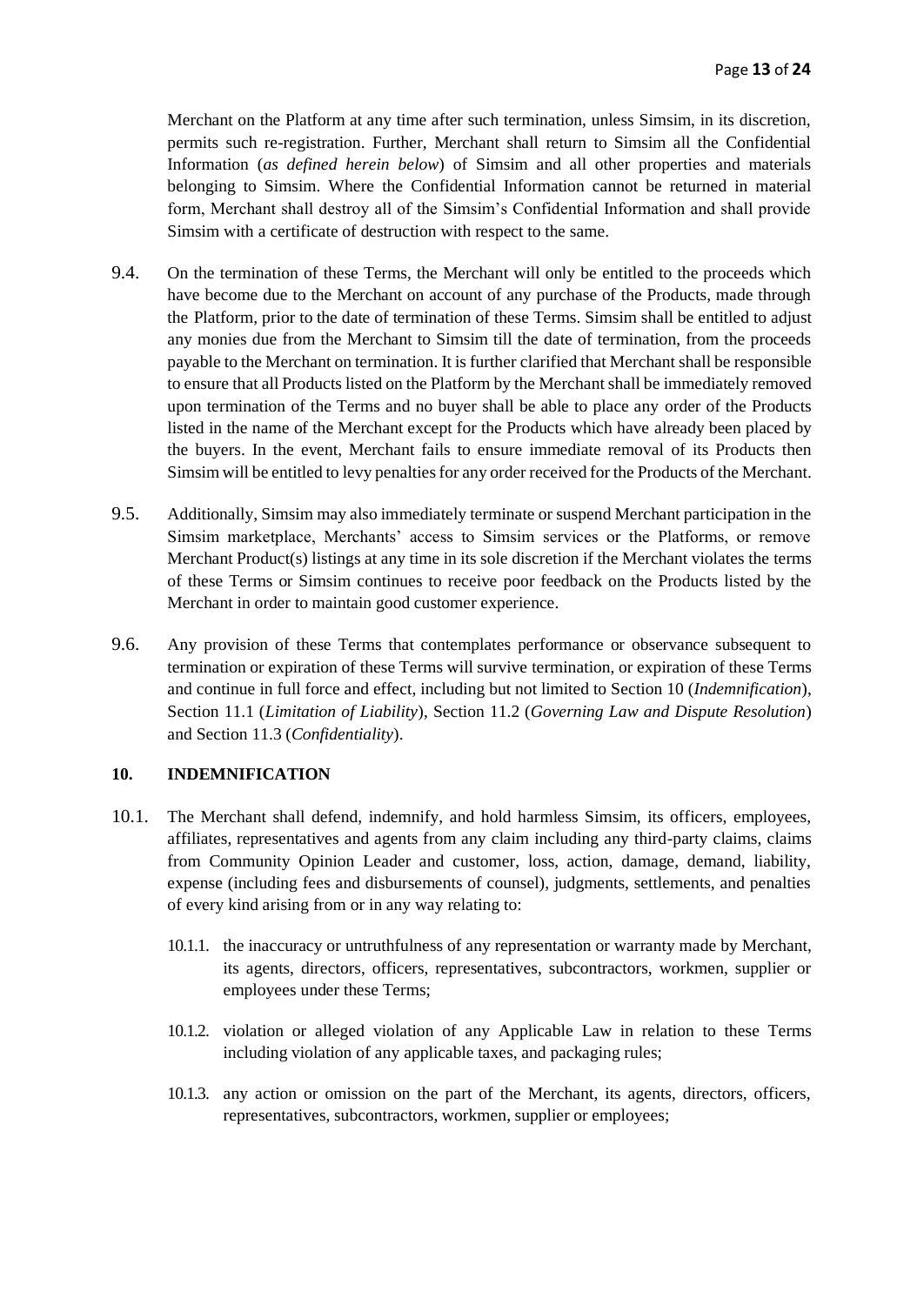- 10.1.4. any gross negligence, willful misconduct or fraud committed by Merchant, its agents, directors, officers, representatives, subcontractors, workmen, supplier or employees; or
- 10.1.5. breach of any of the provisions of these Terms.
- 10.2. This Section 10 shall survive the termination of the Terms.

## **11. MISCELLANEOUS**

## **11.1. Limitation of Liabilities**

To the greatest extent permissible under law, Simsim shall not be liable for any special, indirect or consequential loss or damage, loss of profits, business, revenue and/or goodwill. Notwithstanding anything to the contrary, the maximum aggregate liability of Simsim and its affiliates under these Terms or otherwise, for any and all causes whatsoever, and regardless of the form of action (whether liability arises due to negligence or other tort, breach of contract, violation of statute, misrepresentation or for any other reason), shall not exceed at any timethe total amounts during the prior six month period paid by the Merchant to Simsim in accordance with Section 3.1.

## **11.2. Governing Law and Dispute Resolution**

11.2.1. These Terms shall be governed by and constructed in accordance with the laws of India without reference to conflict of laws, principles and disputes arising in relation hereto shall be subject to the exclusive jurisdiction of courts, tribunals, fora, applicable authorities at New Delhi.

## **11.3 Confidentiality**

- 11.3.1 The Merchant agrees and acknowledges that it shall have access to the information related to the business of Simsim including, without limitation, information regarding Simsim's existing or contemplated Product(s), any and all information, proprietary materials or intellectual property rights including all technical and non-technical information concerning the business and its operations, trade marks (in every form and media) now known or that may be known in future information, services and/ or service plans, bills, reports, statistic, customer data, trade secrets, inventions, technologies, processes, methodologies, concepts, data, designs, reports, records, formulae, analyses, costs, prices or discount structure, names, customer lists, vendor'slists, customer's personal information, finances, administrative, marketing plans, business plans, strategic plans or business opportunities, technical specifications, documentation, agreements, deeds and other materials contained in or related to any of the foregoing ("**Confidential Information**").
- 11.3.2 Merchant shall:
	- a) not use the Confidential Information for any purpose other than what has been specifically stated and authorised by Simsim;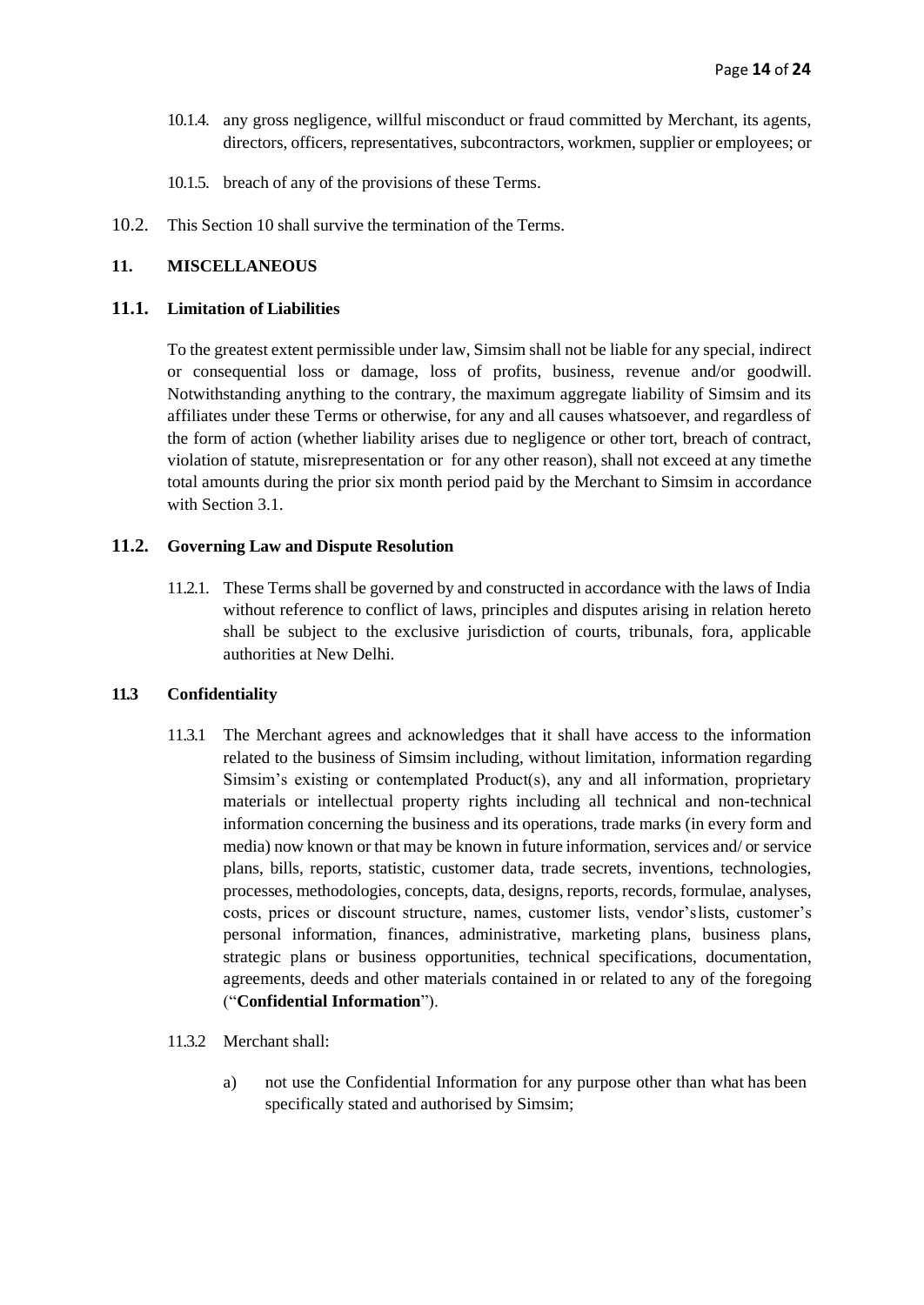- b) keep and maintain confidentiality of all the Confidential Information of the Company or any information contained in these Terms and all data, information and materials provided to it by Simsim from time to time, whether of a commercial, technical or any other nature;
- c) ensure that its directors, employees, agents, representatives and its affiliates and their respective directors, employees, agents and representatives retain all such data, information and materials as confidential; and
- d) at all times take all necessary precautions to ensure that no third party has access to these Terms and Confidential Information unless authorised by the other Party in writing, and in such cases only to the extent necessary to carryout its obligations in terms hereof.
- 11.3.3 The provisions of this Section shall not apply to the disclosure of any Confidential Information by Merchant in the following instances:
	- a) pursuant to applicable law or to any governmental or regulatory authority, court order, legally binding instructions of statutory authority law enforcement agencies, with reasonable notice to Simsim or pursuant to any judicial or quasijudicial proceedings;
	- b) information available in the public domain or comes into public domain otherwise than as a result of a breach of these Terms;
	- c) is lawfully possessed by the Merchant as evidenced by the Merchant's records, prior to receiving the Confidential Information from Simsim and;
	- d) is, at any time, developed independently by the Merchant without violation of the terms of these Terms, as evidenced by the Merchant's written records and without reference or access to any Confidential Information.
- 11.3.4. No formal or informal public announcement or press release which makes reference to Simsim or the terms and conditions of these Terms or any of the matters referred to herein, shall be made or issued by or on behalf of the Simsim without the written consent of Simsim being made a reference to in such public announcement or press release.
- 11.3.5. The obligations of confidentiality specified herein shall survive the termination of these Terms.

## **11.4. Force Majeure**

If and to the extent that Merchant's performance of any of its obligations pursuant to these Terms is prevented, hindered or delayed by reason of fire, flood, earthquake, explosion or other casualty or accident or act of God, war or other violence, or any applicable law, order proclamation, regulation, ordinance, demand or requirement of any governmental or regulatory authority, epidemic, pandemic and such non-performance, hindrance or delaycould not have been prevented by reasonable foresight or precautions (including proper planning and execution of the disaster recovery or business continuity plan) or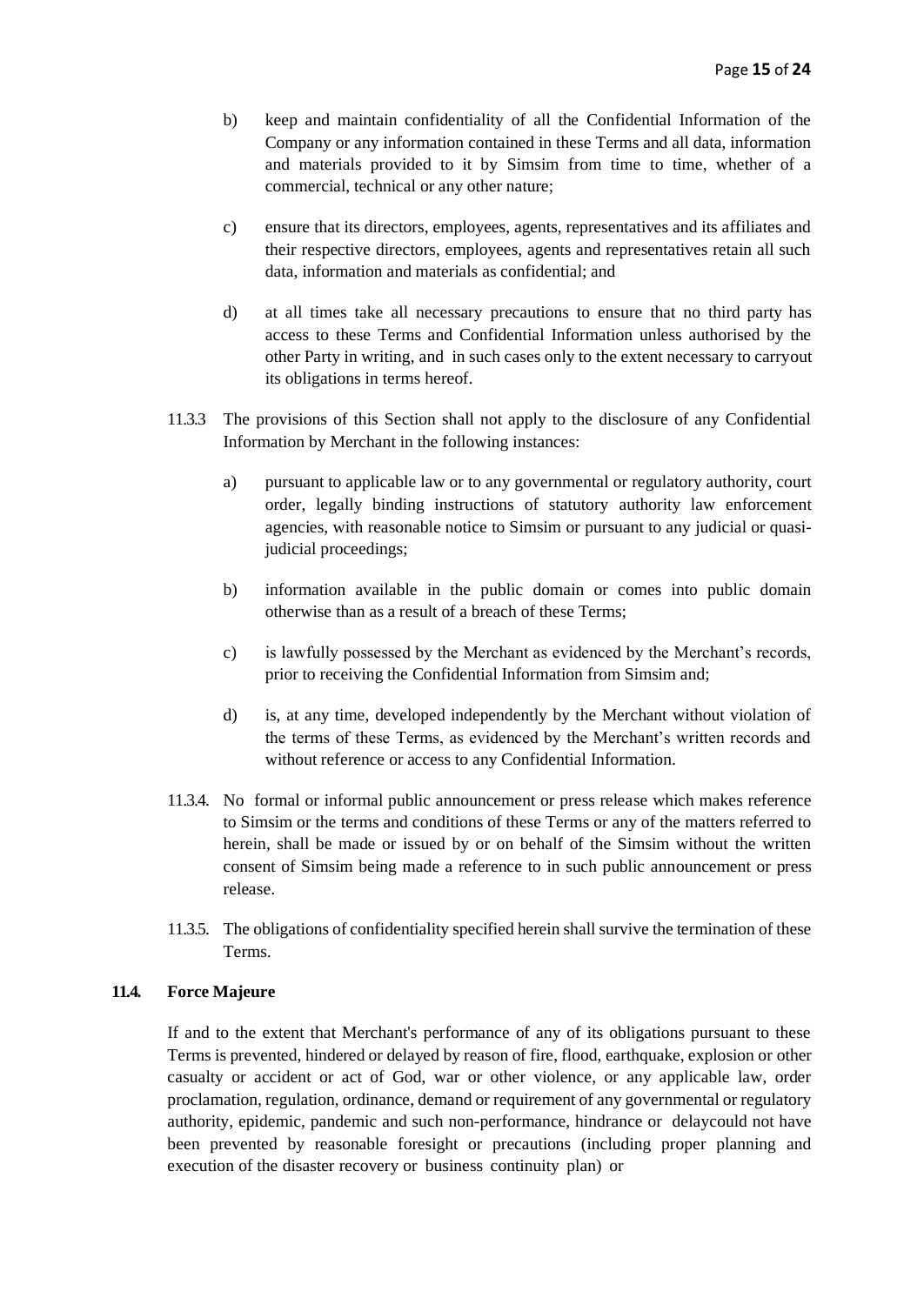circumvented through the use of alternate sources, work-around plans or other means, (in each case, a "**Force Majeure Event**"), then the Merchant will be excused for such non-performance, hindrance or delay, as applicable, of those obligations to the extent that they are affected by the Force Majeure Event for as long as such Force Majeure Event continues and the Merchant continues to use its commercially reasonable efforts to re-commence performance whenever and to whatever extent possible without delay, includingthrough the use of alternate sources, workaround plans or other means. If the period of non-performance exceeds 30 (thirty) days from the receipt of notice of the Force Majeure Event, Simsim may give written notice to terminate these Terms.

## **11.5. Notices**

Any notice that is to be served under these Terms to the other party shall be served by email/ speed post/ courier to the addresses made available through the Merchant Registration Form.

## **11.6. Assignment**

Merchant shall not have the right to assign these Terms without the prior written consent of Simsim. Further, Simsim shall always retain the right to assign the services provided by it under these Terms for such remaining period of the Terms, to any of its chosen subsidiaries, affiliates, associates and there would be no new Terms between the new acquirer and Merchant for the services provided by Simsim under these Terms. These Terms shall apply toand bind any successor or permitted assigns of the Parties hereto.

## **11.7. Third Party Service Providers**

The Merchant acknowledges that Simsim may engage any person, corporation, or other entities as it reasonably deems necessary for the purpose of providing management software and services for the marketplace under these Terms.

## **11.8 Relationship**

These Terms are on a principal to principal basis and shall not be construed or deemed to create any association, franchise, agency, partnership or joint venture or employer-employee relationship in any manner.

## **11.9. Entire Agreement**

These Terms, including Annexures and hyperlinks, if any, read with the previously executed commercial agreement, if any, that may have been executed offline and/or via email, together with any terms and conditions added from time to time on the Platform or intimated by Simsim, shall represent the entire understanding of the Merchant and Simsim on the subject matter hereof and shall override all the previous oral understanding and agreements between the Merchant and Simsim. However, it is clarified that to the extent that any of the commercial terms and conditions contained in these Terms may contradict or conflict with any of the commercial terms or conditions of the previously executed commercial agreement, if any; it is expressly understood and agreed that the terms of the commercial agreement executed offline and/or via email shall take precedence and supersede these Terms.

#### **11.10. Severability**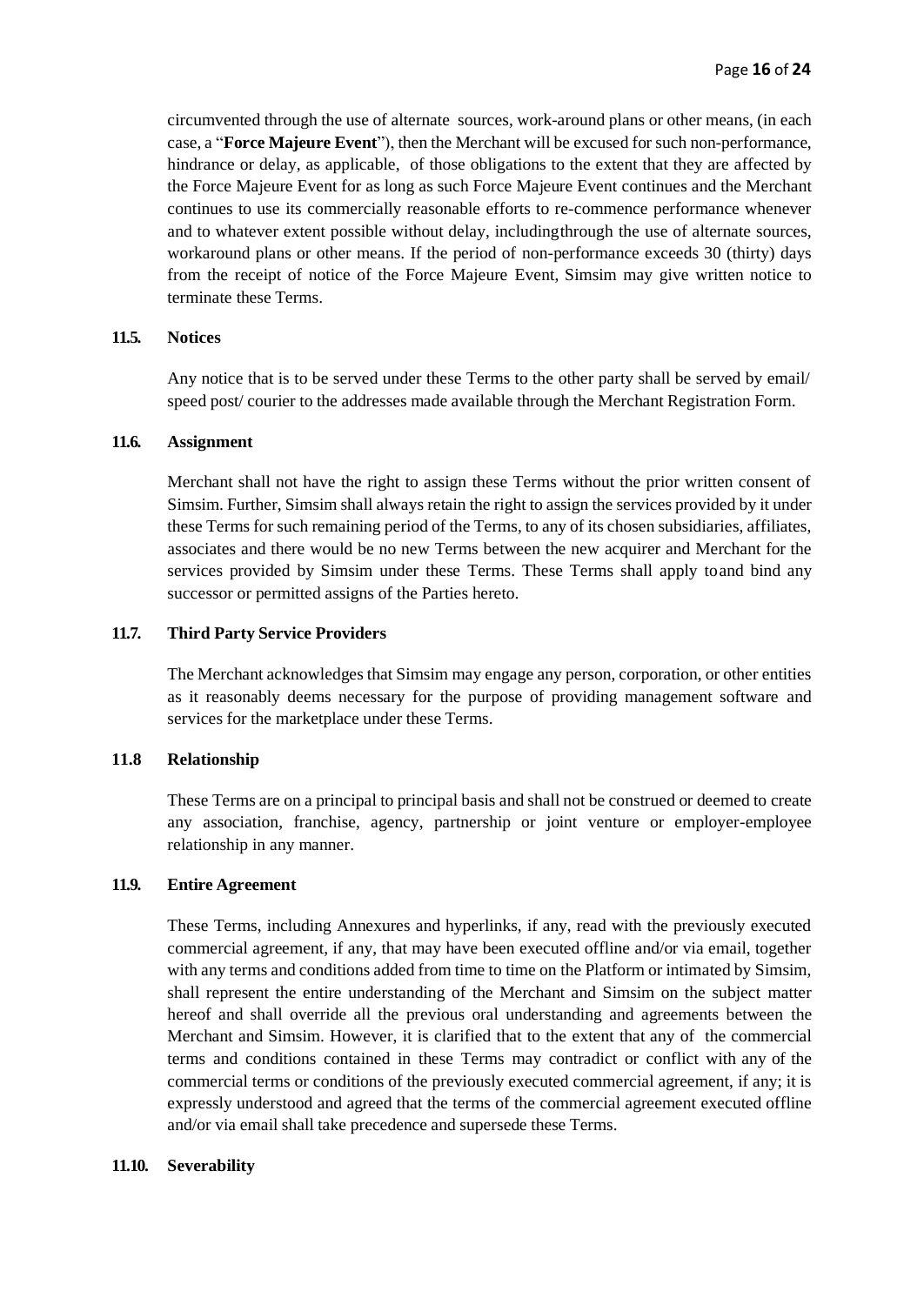If any part or any provision of these Terms is or becomes illegal, invalid or unenforceable, that part or provision of these Terms will not affect the validity or enforceability of the remaining provisions of these Terms.

#### **11.11. Non-Waiver**

No waiver, by either party, of any provision of these Terms shall, in any event, become effective unless the same is in writing and such waiver shall be effective only in the specific instance described and for the purpose that the waiver is given.

#### **11.12. Amendment**

Simsim may amend these Terms (including without limitation, any Annexures hereto) from time to time and will post such amendments to the Merchant Panel ("**Amendment Notice**"). If the Merchant objects to any amendment to these Terms (including any Annexure hereto), the Merchant should terminate these Terms. In the event Merchant continues to participate in the marketplace after the effective date of any amendment, Merchant will be deemed to have agreed to and accepted any modifications set forth in the amendment.

## **11.13. Communications**

When the Merchant uses the Platform or sends emails, other data, information, or communication to Simsim, Merchant agrees and understands that it is communicating with Simsim through electronic records and Merchant consents to receive communications via electronic records from Simsim periodically or as and when required. Simsim may communicate with Merchant by email, SMS, push notifications or any other mode of communication, electronic or otherwise and Merchant hereby consents to receive communications in all such forms.

xxx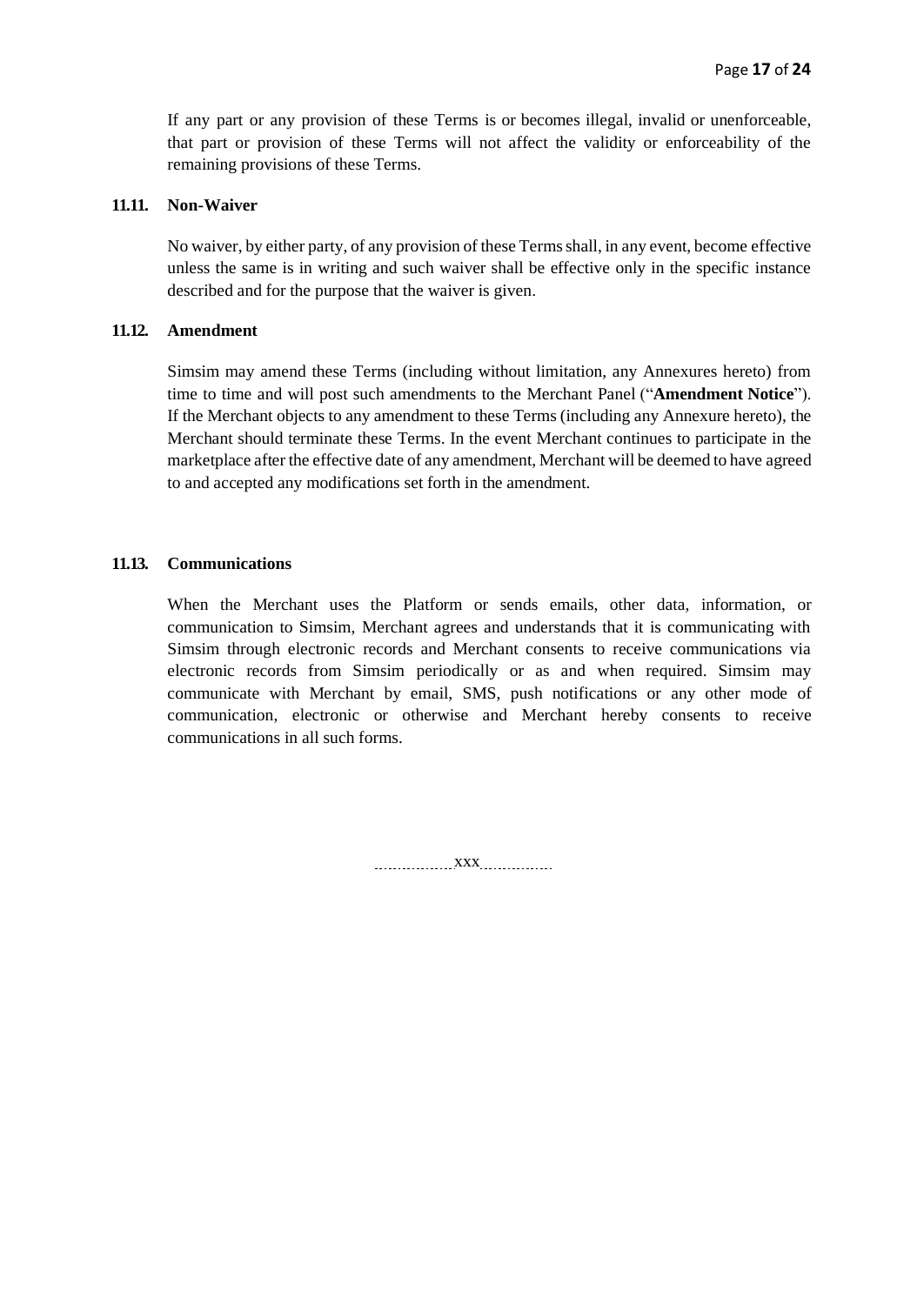# **ANNEXURE I**

# **MINIMUM SHELF LIFE OF THE PRODUCTS**

| <b>Category</b>        | <b>Product Category</b>        | <b>Minimum usable life from</b><br>date of delivery (# of<br><b>Months</b> ) |  |
|------------------------|--------------------------------|------------------------------------------------------------------------------|--|
| Beauty & Personal Care | Face wash cleanser             | 6                                                                            |  |
| Beauty & Personal Care | Face Mask Pack                 | 9                                                                            |  |
| Beauty & Personal Care | Cleansing milk lotion          | 6                                                                            |  |
| Beauty & Personal Care | Face Scrub (Beauty)            | 6                                                                            |  |
| Beauty & Personal Care | Cream  Moisturizer  Lotion     | 9                                                                            |  |
| Beauty & Personal Care | <b>Bleaches</b>                | 3                                                                            |  |
| Beauty & Personal Care | <b>Face Toner</b>              | 6                                                                            |  |
| Beauty & Personal Care | <b>Facial Kit</b>              | 6                                                                            |  |
| Beauty & Personal Care | Face Serum                     | 9                                                                            |  |
| Beauty & Personal Care | <b>Essential Oil</b>           | 12                                                                           |  |
| Beauty & Personal Care | Sunscreen (Beauty-Face Care)   | 12                                                                           |  |
| Beauty & Personal Care | <b>Facial Wipes</b>            | 9                                                                            |  |
| Beauty & Personal Care | Face Oil                       | 12                                                                           |  |
| Beauty & Personal Care | Lip Balm (Skin Care)           | 6                                                                            |  |
| Beauty & Personal Care | Lip Mask                       | 9                                                                            |  |
| Beauty & Personal Care | Lip Scrub                      | 9                                                                            |  |
| Beauty & Personal Care | Eye Gel & Eye Cream            | 9                                                                            |  |
| Beauty & Personal Care | <b>Eye Masks</b>               | 12                                                                           |  |
| Beauty & Personal Care | Soaps (Beauty)                 | 6                                                                            |  |
| Beauty & Personal Care | <b>Body Scrub</b>              | 9                                                                            |  |
| Beauty & Personal Care | Sunscreen (Beauty-Bath & Body) | 12                                                                           |  |
| Beauty & Personal Care | <b>Bath Salt</b>               | 12                                                                           |  |
| Beauty & Personal Care | Body Butters, Lotions & Oils   | 12                                                                           |  |
| Beauty & Personal Care | <b>Body Washes</b>             | 9                                                                            |  |
| Beauty & Personal Care | Manicure & Pedicure            | 6                                                                            |  |
| Beauty & Personal Care | <b>Hand Cream</b>              | 12                                                                           |  |
| Beauty & Personal Care | Foot Cream                     | 12                                                                           |  |
| Beauty & Personal Care | Hair Oil (Beauty)              | 12                                                                           |  |
| Beauty & Personal Care | Hair Serum (Beauty)            | 12                                                                           |  |
| Beauty & Personal Care | Gels & Waxes                   | 9                                                                            |  |
| Beauty & Personal Care | Conditioner (Beauty)<br>9      |                                                                              |  |
| Beauty & Personal Care | Shampoo (Beauty)               | 9                                                                            |  |
| Beauty & Personal Care | Hair Masks<br>9                |                                                                              |  |
| Beauty & Personal Care | Hair Creams<br>9               |                                                                              |  |
| Beauty & Personal Care | Hair Color (Beauty)<br>6       |                                                                              |  |
| Beauty & Personal Care | Hair Spray (Beauty)            | 15                                                                           |  |
| Beauty & Personal Care | Hair Oil & Serum               | 12                                                                           |  |
| Beauty & Personal Care | Shampoo & Conditioner          | 9                                                                            |  |
| Beauty & Personal Care | Lipstick<br>12                 |                                                                              |  |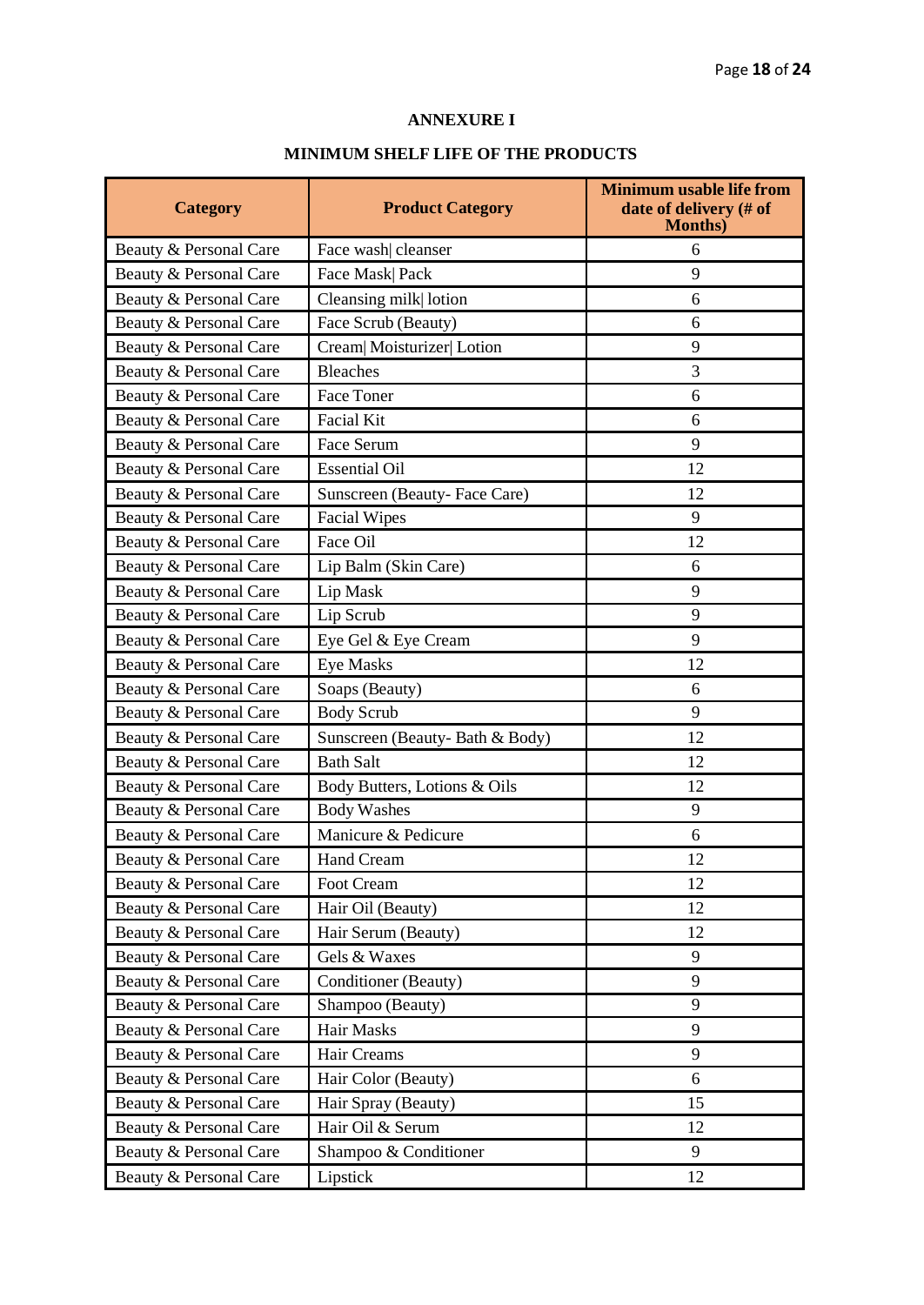| Beauty & Personal Care | Nail Polish                     | 12 |
|------------------------|---------------------------------|----|
| Beauty & Personal Care | <b>Eye Brow Enhancers</b>       | 12 |
| Beauty & Personal Care | Eyeliner                        | 12 |
| Beauty & Personal Care | Liquid Lipstick                 | 9  |
| Beauty & Personal Care | Compact                         | 15 |
| Beauty & Personal Care | Contour                         | 15 |
| Beauty & Personal Care | Eye Shadow                      | 15 |
| Beauty & Personal Care | <b>Face Palettes</b>            | 15 |
| Beauty & Personal Care | Lip Gloss                       | 6  |
| Beauty & Personal Care | Concealer                       | 12 |
| Beauty & Personal Care | Face Primer                     | 12 |
| Beauty & Personal Care | <b>Blush</b>                    | 15 |
| Beauty & Personal Care | Kajal                           | 9  |
| Beauty & Personal Care | Foundation                      | 12 |
| Beauty & Personal Care | Lip Liner                       | 12 |
| Beauty & Personal Care | <b>BB</b> Cream                 | 12 |
| Beauty & Personal Care | Highlighters                    | 15 |
| Beauty & Personal Care | Makeup Fixer                    | 9  |
| Beauty & Personal Care | Loose Powder                    | 15 |
| Beauty & Personal Care | Eye Makeup Remover              | 9  |
| Beauty & Personal Care | Lip Crayon                      | 12 |
| Beauty & Personal Care | Mascara                         | 6  |
| Beauty & Personal Care | Lip Balm (Makeup)               | 6  |
| Beauty & Personal Care | <b>Eye Palettes</b>             | 15 |
| Beauty & Personal Care | <b>Makeup Remover</b>           | 9  |
| Beauty & Personal Care | CC Cream                        | 12 |
| Beauty & Personal Care | <b>Bronzer</b>                  | 15 |
| Beauty & Personal Care | Hair Oil (Men's Grooming)       | 12 |
| Beauty & Personal Care | Face Wash                       | 6  |
| Beauty & Personal Care | Face Mask & Pack                | 9  |
| Beauty & Personal Care | Hair Spray (Men's Grooming)     | 15 |
| Beauty & Personal Care | Hair Building Fibres            | 12 |
| Beauty & Personal Care | Shaving Foams, Creams & Gels    | 9  |
| Beauty & Personal Care | Hair Wax & Gel                  | 9  |
| Beauty & Personal Care | Moustache & Beard Wax           | 9  |
| Beauty & Personal Care | Moustache & Beard Oil           | 9  |
| Beauty & Personal Care | Conditioner (Men's Grooming)    | 9  |
| Beauty & Personal Care | Shampoo (Men's Grooming)        | 9  |
| Beauty & Personal Care | Face Scrub (Men's Grooming)     | 6  |
| Beauty & Personal Care | Cream, Moisturizer & Lotion     | 9  |
| Beauty & Personal Care | Body Butters, Lotions & Oil     | 12 |
| Beauty & Personal Care | Beard Wash & Beard Conditioners | 9  |
| Beauty & Personal Care | Soaps (Men's Grooming)          | 6  |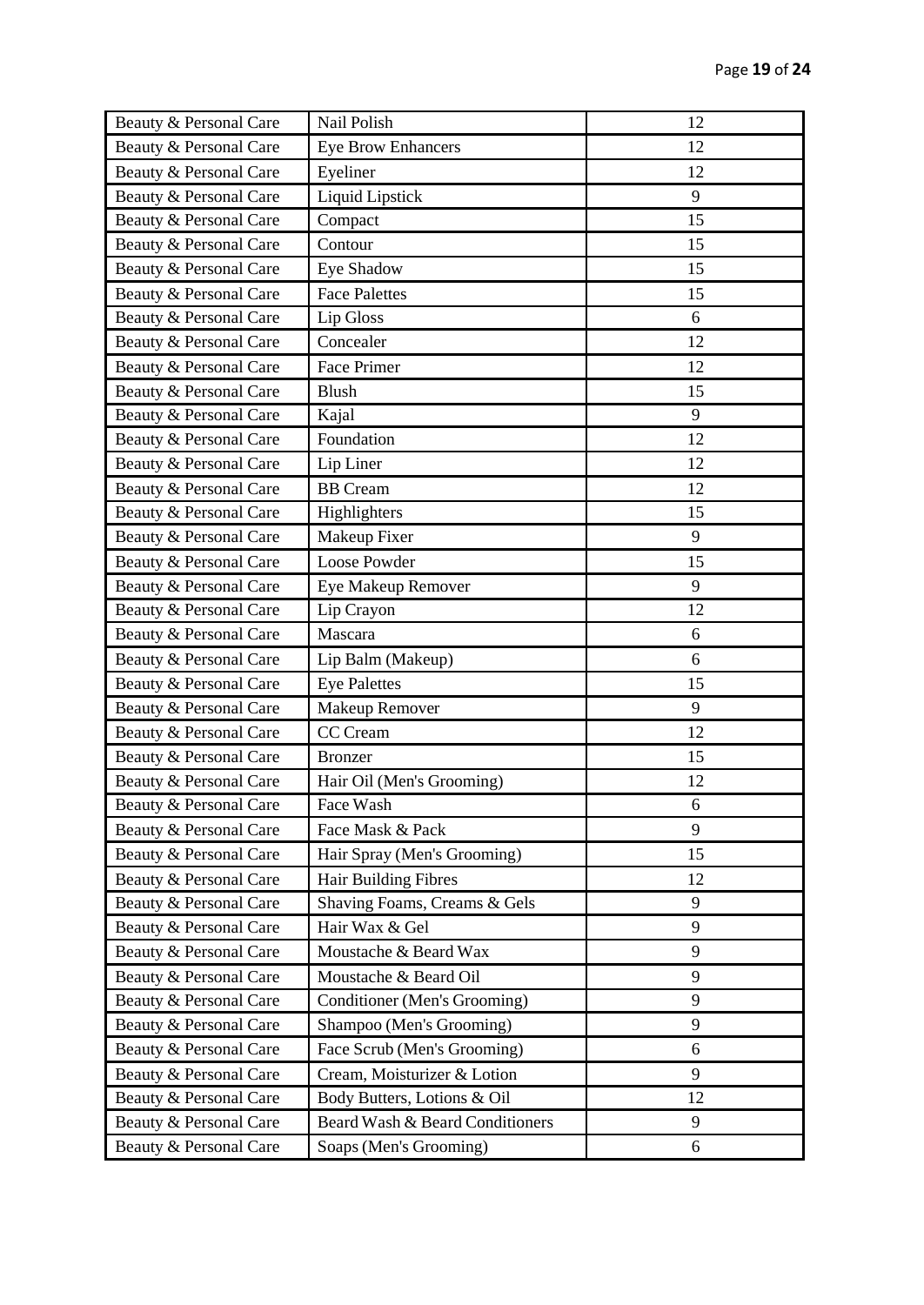| Beauty & Personal Care | Aftershaves & Post Shave<br>Moisturizers  | 9  |  |
|------------------------|-------------------------------------------|----|--|
| Beauty & Personal Care | Sunscreen (Men's Grooming-Bath &<br>Body) | 12 |  |
| Beauty & Personal Care | <b>Shower Gels</b>                        | 6  |  |
| Beauty & Personal Care | Beard Cream & Serum                       | 9  |  |
| Beauty & Personal Care | Hair Serum (Men's Grooming)               | 12 |  |
| Beauty & Personal Care | Hair Spray                                | 12 |  |
| Beauty & Personal Care | Hair Color (Men's Grooming)               | 6  |  |
| Beauty & Personal Care | <b>Intimate Care</b>                      | 12 |  |
| Beauty & Personal Care | Sunscreen (Men's Grooming-Face<br>Care)   | 12 |  |
| Beauty & Personal Care | Condoms                                   | 12 |  |
| Beauty & Personal Care | Sanitizers                                | 12 |  |
| Beauty & Personal Care | Anti-Chafing Cream                        | 12 |  |
| Beauty & Personal Care | Handwash & Sanitizers                     | 12 |  |
| Beauty & Personal Care | Intimate Wash                             | 12 |  |
| Beauty & Personal Care | <b>Intimate Wipes</b>                     | 12 |  |
| Beauty & Personal Care | <b>Hair Removal Creams</b>                | 12 |  |
| Beauty & Personal Care | Hand Wash                                 | 12 |  |
| Beauty & Personal Care | <b>Sanitizer Refills</b>                  | 12 |  |
| Beauty & Personal Care | <b>Tooth Paste</b>                        | 9  |  |
| Beauty & Personal Care | Massage Gel                               | 12 |  |
| Beauty & Personal Care | <b>Lubricant Gel</b>                      | 12 |  |
| Beauty & Personal Care | Body Mist (Beauty & Personal Care)        | 12 |  |
| Beauty & Personal Care | <b>EDP</b>                                | 12 |  |
| Beauty & Personal Care | Deodorants                                | 12 |  |
| Beauty & Personal Care | <b>EDT</b>                                | 12 |  |
| Beauty & Personal Care | Attar                                     | 12 |  |
| Beauty & Personal Care | Fragrance                                 | 12 |  |
| Beauty & Personal Care | Roll-Ons                                  | 9  |  |
| Grocery                | Chocolates                                | 3  |  |
| Grocery                | Mints & Chewing Gum                       | 6  |  |
| Grocery                | Mouth Fresheners & Digestives             | 6  |  |
| Grocery                | Toffees, Candies & Lollipops              | 3  |  |
| Grocery                | <b>Noodles</b>                            | 6  |  |
| Grocery                | Pasta                                     | 6  |  |
| Grocery                | Soups                                     | 6  |  |
| Grocery                | Chutney                                   | 6  |  |
| Grocery                | Pickles                                   | 6  |  |
| Grocery                | <b>Ready Mixes</b>                        | 3  |  |
| Grocery                | Sauces                                    | 3  |  |
| Grocery                | Spreads                                   | 3  |  |
| Grocery                | Mixers & Concentrates                     | 6  |  |
| Grocery                | Tea & Coffee                              | 6  |  |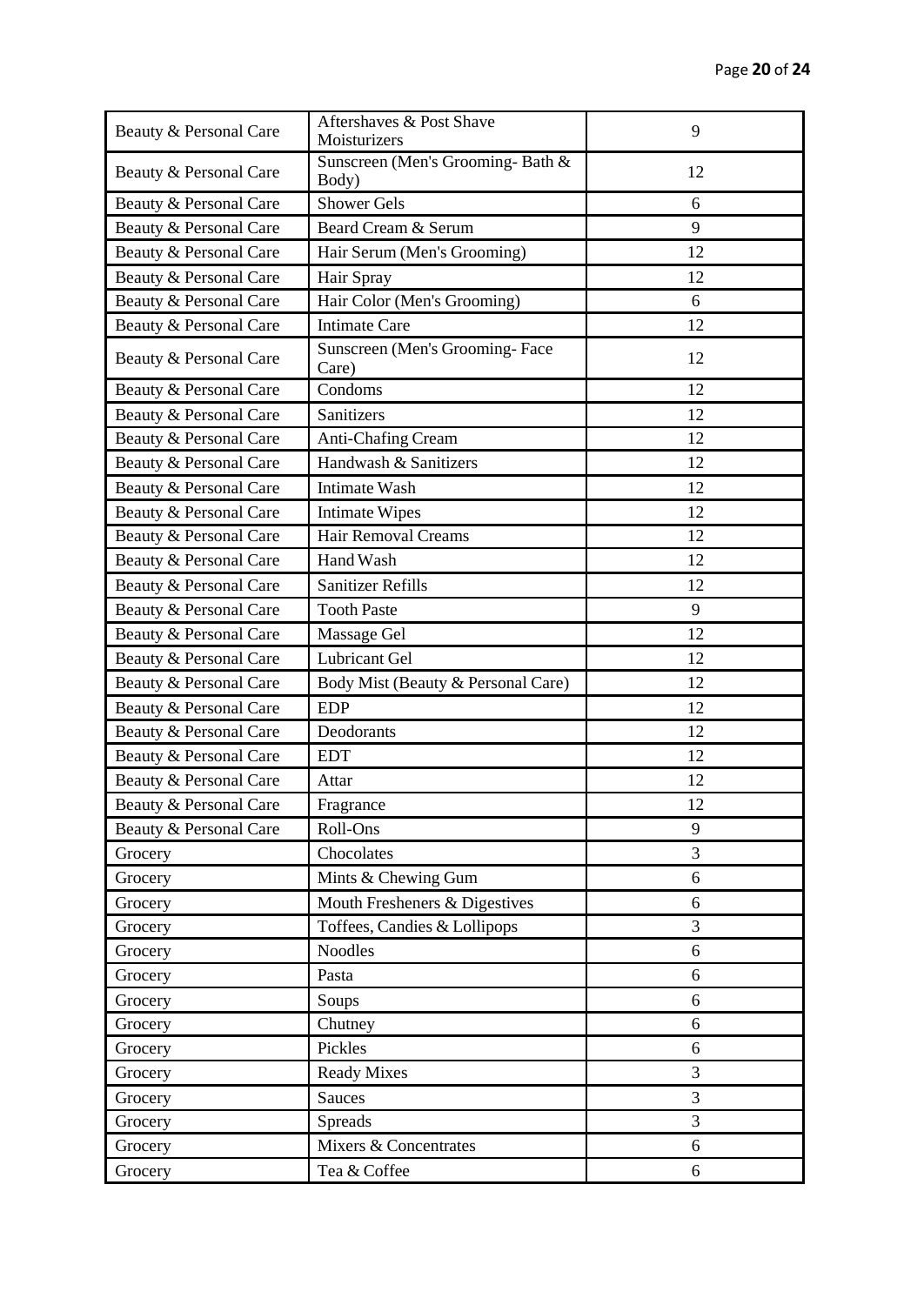| Grocery           | Chips, Namkeen & Local Snacks                            | 3  |
|-------------------|----------------------------------------------------------|----|
| Grocery           | Dals & Pulses                                            | 3  |
| Grocery           | 3<br>Edible Oil & Ghee                                   |    |
| Grocery           | 3<br>Foodgrain & Flour                                   |    |
| Grocery           | Salt, Sugar & Jaggery                                    | 12 |
| Grocery           | Dry Fruits                                               | 3  |
| Grocery           | Seeds                                                    | 6  |
| Grocery           | Spices                                                   | 6  |
| Health & Wellness | Absorbent Pads, Shields & Guards                         | 12 |
| Health & Wellness | Diapers & Protective Briefs                              | 12 |
| Health & Wellness | Adult Diapers & Incontinence                             | 12 |
| Health & Wellness | Aromatherapy                                             | 6  |
| Health & Wellness | Ayurveda                                                 | 9  |
| Health & Wellness | <b>Sexual Wellness</b>                                   | 9  |
| Health & Wellness | Chyawanprash & Herbal<br>Formulations                    | 12 |
| Health & Wellness | <b>Health Drinks</b>                                     | 6  |
| Health & Wellness | <b>Infant Nutrition</b>                                  | 6  |
| Health & Wellness | <b>Nutrition Bars</b>                                    | 3  |
| Health & Wellness | <b>Herbal Teas</b>                                       | 6  |
| Health & Wellness | Amino Acids                                              | 6  |
| Health & Wellness | Endurance & Energy (Sports<br>Supplements)               | 6  |
| Health & Wellness | <b>Fat Burners (Sports Supplements)</b>                  | 6  |
| Health & Wellness | Mass & Weight Gainers                                    | 6  |
| Health & Wellness | Post-Workout                                             | 6  |
| Health & Wellness | Pre-Workout                                              | 6  |
| Health & Wellness | Protein Bars                                             | 3  |
| Health & Wellness | <b>Protein Supplements</b>                               | 6  |
| Health & Wellness | Antioxidants                                             | 6  |
| Health & Wellness | Ayurvedic Wellness (Vitamins,<br>Minerals & Supplements) | 9  |
| Health & Wellness | Charcoal                                                 | 9  |
| Health & Wellness | Chondroitin & Glucosamine                                | 9  |
| Health & Wellness | Citric Acid                                              | 9  |
| Health & Wellness | Collagen                                                 | 9  |
| Health & Wellness | Combination Multivitamins &<br>Minerals                  | 9  |
| Health & Wellness | Endurance & Energy (Vitamins,<br>Minerals & Supplements) | 9  |
| Health & Wellness | Enzymes                                                  | 9  |
| Health & Wellness | Euglena                                                  | 9  |
| Health & Wellness | Fatty Acids & Oils                                       | 9  |
| Health & Wellness | Fibre                                                    | 9  |
| Health & Wellness | <b>Herbal Supplements</b>                                | 9  |
| Health & Wellness | Omega Oils                                               | 9  |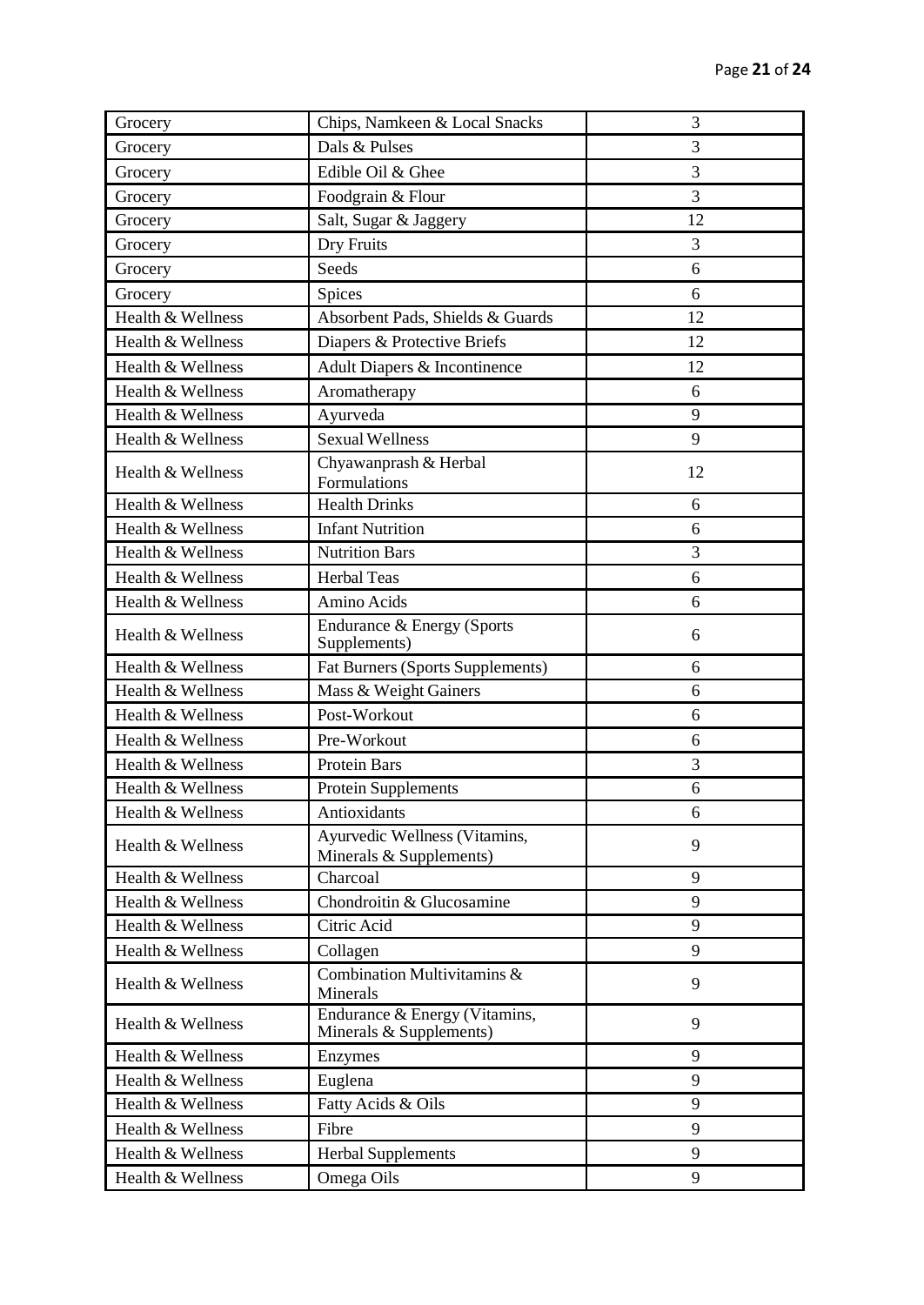| Health & Wellness | Polyphenol                                  | 9 |
|-------------------|---------------------------------------------|---|
| Health & Wellness | Probiotics                                  | 9 |
| Health & Wellness | Pycnogenol                                  | 9 |
| Health & Wellness | Vitamins                                    | 9 |
| Health & Wellness | <b>Appetite Suppressants</b>                | 9 |
| Health & Wellness | Carbohydrate Control Supplements            | 9 |
| Health & Wellness | Detox & Cleanse                             | 9 |
| Health & Wellness | Diet Bars                                   | 9 |
| Health & Wellness | Diet Shakes                                 | 9 |
| Health & Wellness | Diet Snacks                                 | 9 |
| Health & Wellness | Duretics                                    | 9 |
| Health & Wellness | Fat Burners (Weight Management<br>Products) | 9 |
| Health & Wellness | Relora                                      | 9 |
| Health & Wellness | Supplements                                 | 9 |
| Health & Wellness | Performance & Enhancements<br>(Women)       | 9 |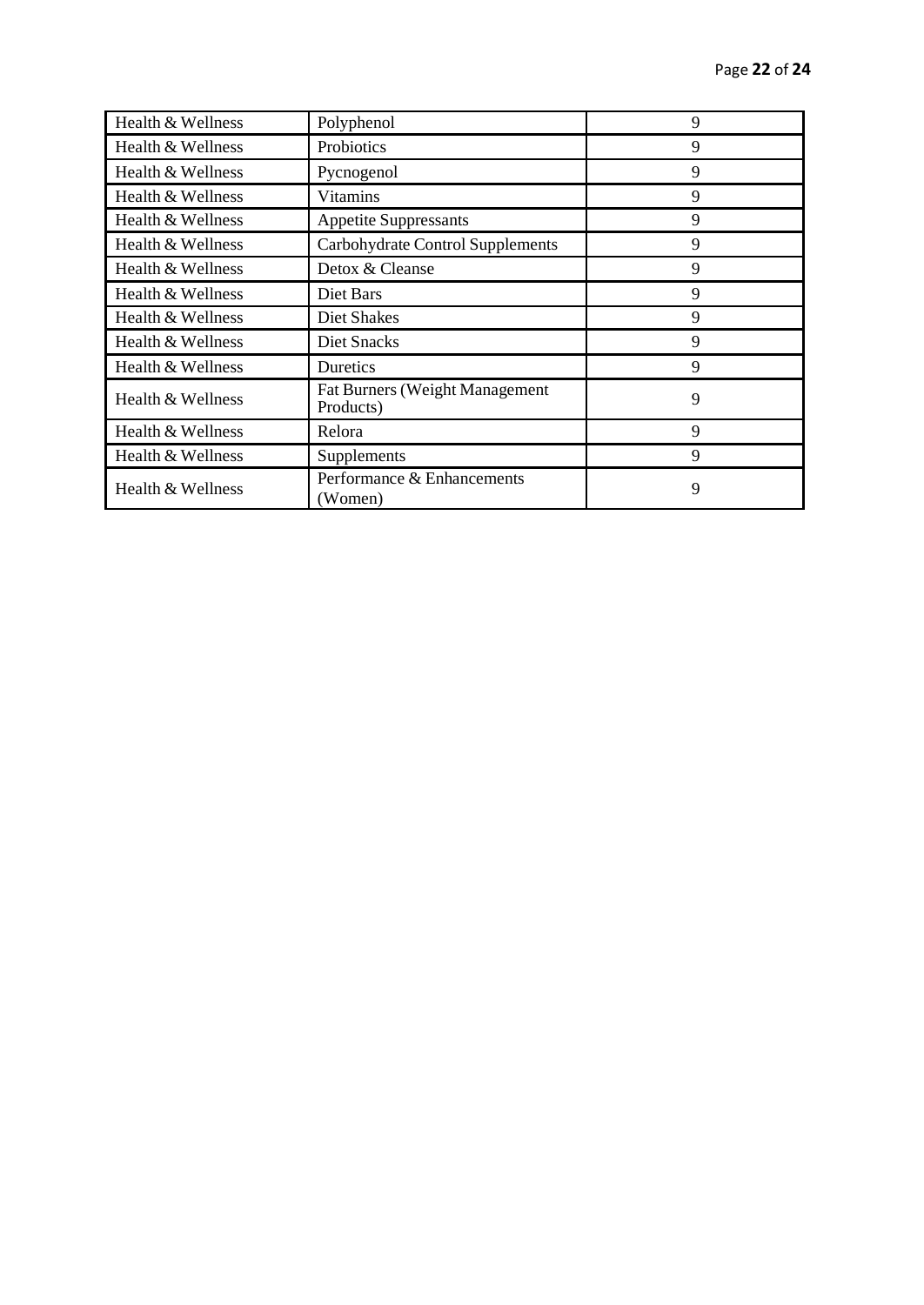## **ANNEXURE II**

# **PENALTY AND OTHER CHARGES**

| <b>Type of Penalty</b>                  | <b>Description</b>                                                                                                                                                    | <b>Order date</b><br>- Shipment<br><b>Date</b>               | $%$ of<br><b>Amount</b>  | <b>Maximum</b><br><b>Penalty (In</b><br>INR) |
|-----------------------------------------|-----------------------------------------------------------------------------------------------------------------------------------------------------------------------|--------------------------------------------------------------|--------------------------|----------------------------------------------|
| Shipping<br><b>SLA</b><br><b>Breach</b> | Orders shipped after defined SLA in<br>the system.                                                                                                                    | $\leq$ 2 days<br>3 days<br>4 days                            | <b>Nil</b><br>20%<br>30% | <b>Nil</b><br><b>200</b><br>250              |
| Merchant<br>Self-Cancelled              | Cancellations done by the merchant<br>due to out-of stock or any other reasons.<br>This will be treated as merchant self-<br>cancelled.                               | MC<br>within<br><b>TAT</b><br>$\left(\leq=\right)$<br>2days) | 30%                      | 300                                          |
| Merchant<br>Auto-Cancelled              | System cancelled order post a defined<br>shipping SLA has been breached. This<br>will be treated as merchant auto-<br>cancelled.                                      | $MC + SLA$<br>breach $(>3)$<br>days)                         | $20\% + 30\%$            | $200 + 300$                                  |
| <b>Fake Product</b>                     | In case any of the shipped product is<br>found to be a fake or a brand copy, a<br>penalty of five times of the selling price<br>will be charged from the<br>Merchant. | <b>NA</b>                                                    | 500%                     | <b>NA</b>                                    |

\*MC – Merchant Collection

Working days will be considered from Monday to Saturday. Sunday will be treated as a holiday.